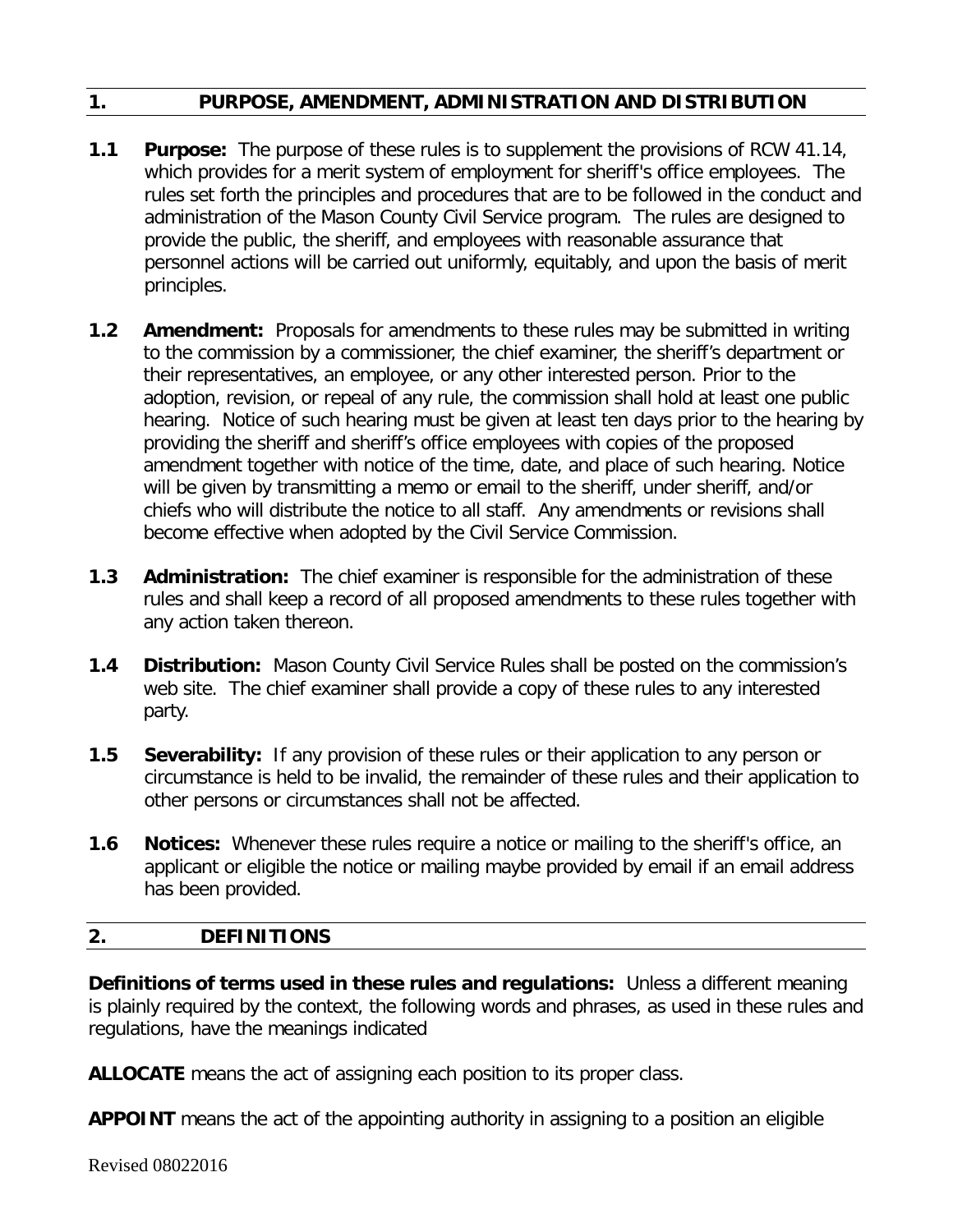applicant who has been certified by the chief examiner for assignment in such position.

**APPOINTING AUTHORITY** means the Mason County Sheriff or his or her designee.

**CERTIFY** means the act of the chief examiner in supplying the appointing authority with the names of eligible persons to fill a vacant position in the classified service for which certification is requested.

**CHIEF EXAMINER** means the position of secretary and chief examiner of the Commission.

**CLASS/CLASSIFICATION** means a position or group of positions having similar duties, responsibilities, and authority, requiring similar qualifications, which can be properly designated by one title indicative of the nature of the work and salary range.

**CLASSIFIED SERVICE** means all positions within the Mason County Sheriff's Office except those specifically included in the unclassified service.

**COMMISSION** means the Mason County Civil Service Commission.

**COMMISSIONER** means any one of the members of the Mason County Civil Service Commission.

**CONTINUOUS SERVICE** means employment in the classified service as a regular or probationary employee for the requisite period of time immediately preceding the application deadline or other deadline as established by the commission that is uninterrupted except for authorized leave of absence, disability or family medical leave, or separation due to layoff; however, time lost due to layoff, disability leave, or approved absence in excess of 30 days without pay shall not be included in the determination of length of continuous service except as otherwise provided by these rules or required by federal or state statute.

**DEMOTION** means the change of a regular employee from a position in one class to a position in another class having a lower maximum salary range.

**ELIGIBLE** means a person listed on an active eligibility list that has rights under these rules to be certified for appointment.

**ELIGIBILITY LIST** means a list of all persons who have qualified for appointment to positions within a certain class under the provisions of these rules and who have not yet been appointed to such class or removed from such list in accordance with these rules.

**EMPLOYEE** means a person occupying a position within the classified service who is paid a salary or wage for services rendered.

**EXTRA HELP** means a temporary appointment above normal staffing levels during a short term, non-emergency situation requiring additional staff. Reasons for extra help include but are not limited to leaves, boat patrol, special events, training, and unforeseen service needs.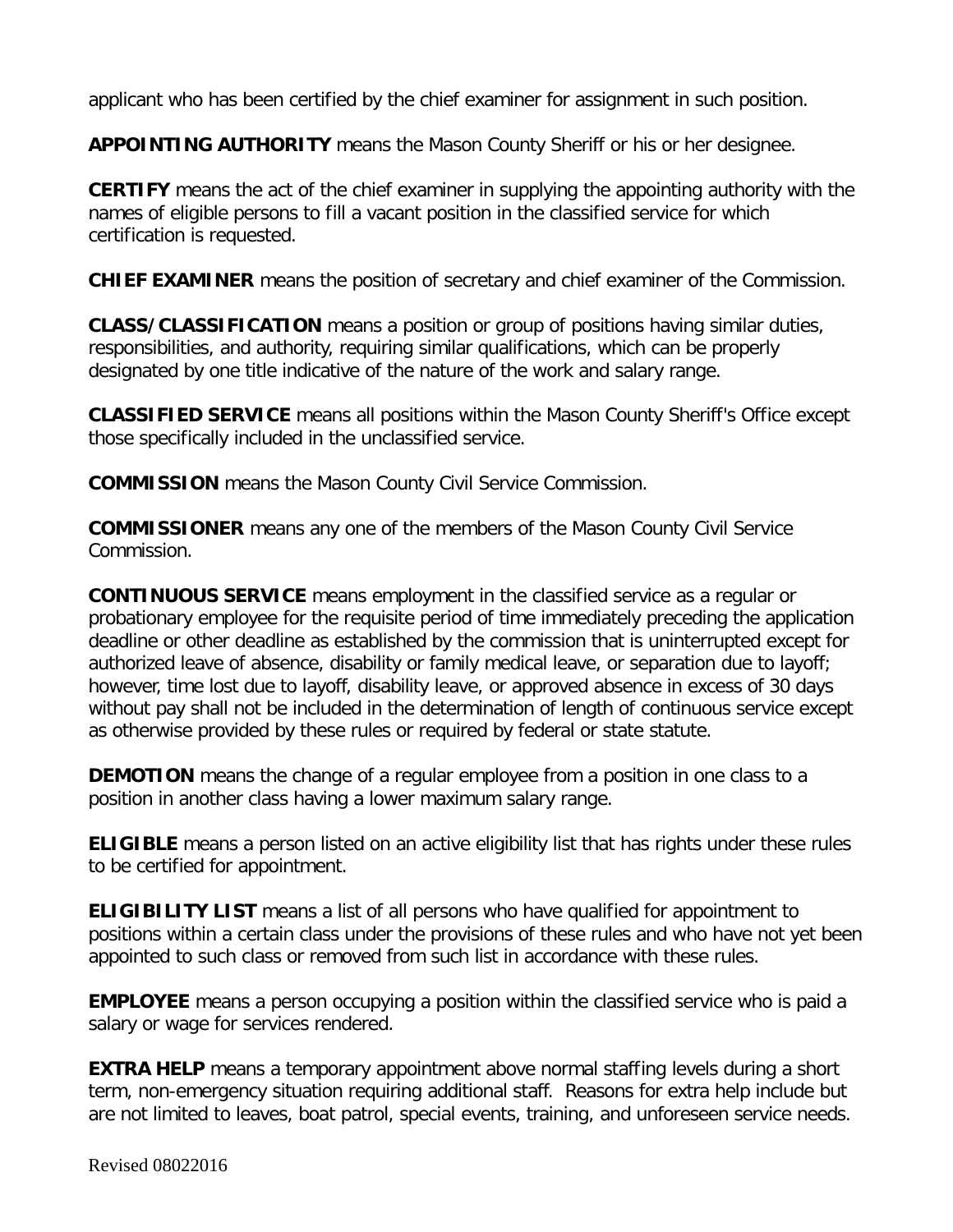**LATERAL ENTRY** means entrance into a Deputy Sheriff or Correction Officer position through an open competitive testing process, where candidates are required to be currently employed in a like classification.

**LEOFF** means the Washington law enforcement officers and fire fighters retirement system.

**PART-TIME EMPLOYEE** means an eligible person hired off of an eligibility list, lateral entry list, recall list, or rehire list into the classified service of the sheriff's office that is an employee hired in a regular, county-budgeted position who is budgeted to work set hours on a regular, recurring basis for a minimum of twenty hours and less than forty hours per week, and is subject to the rights, responsibilities, and rules of civil service; or

**PRELIMINARY RANKING EXAMINATION** means an examination used to narrow and rank the field of applicants in the first phase of a multi-phased examination process.

**POSITION** means a group of current duties and responsibilities described by a job specification that has been assigned or delegated by the appointing authority and that requires the full time or part time service of an employee.

**PROBATIONARY EMPLOYEE** means any employee who is serving a probationary period.

**PROBATIONARY PERIOD** means a trial employment period prior to regular employment to test the actual performance of duties and to determine the employee's fitness for the position.

**PROMOTION** means the appointment of an employee certified from the appropriate promotional register to a position in a class having a higher maximum salary range.

**PROMOTIONAL LIST** means an eligibility list established by a promotional examination.

**PROVISIONAL APPOINTMENT** means a non-competitive appointment to fill a classified position pending establishment of an eligibility list for the class.

**PROVISIONAL EMPLOYEE** means any employee filling a position by provisional appointment.

**REALLOCATE** means reassigning a position to a different class in the classification plan.

**RECALL LIST** means an eligibility list established by listing former regular or probationary employees who have been separated from the classified service by layoff and current employees who have been reclassified or reallocated in accordance with Rule 4.8.

**RECLASSIFY** means changing the classification of a position.

**REFERRAL** means the names certified by the Chief Examiner to the appointing authority in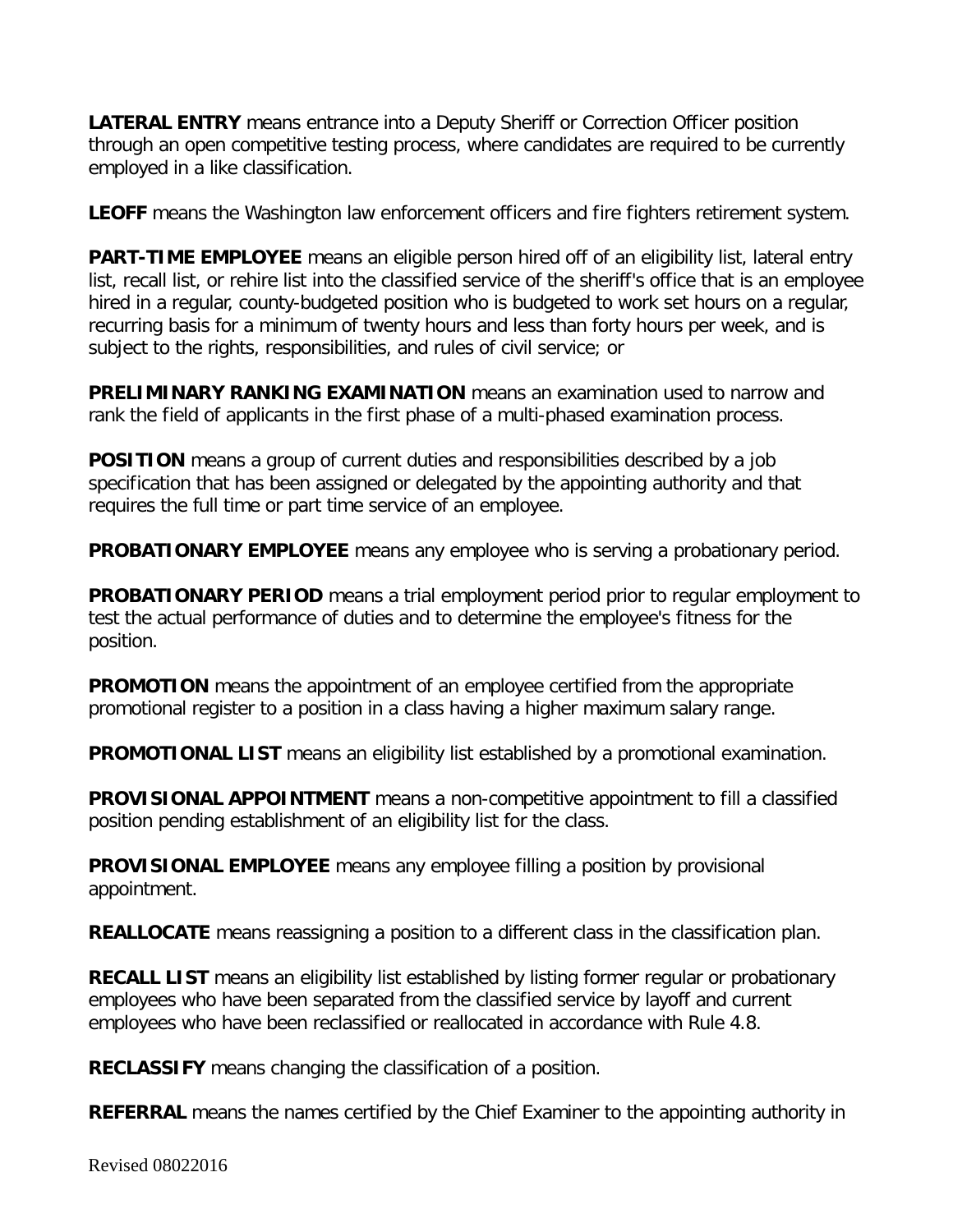response to a request in order to fill a position.

**REHIRE LIST** means an unranked employment list of persons who resigned voluntarily, left employment due to being laid off, or was reclassified or reallocated from the sheriff's office.

**REGULAR EMPLOYEE** means any employee in the classified service who has completed a probationary period in a regular county budgeted position.

**REINSTATEMENT** means the appointment to the formerly held position without competitive examination of an employee who separated from the classified service while in good standing, who has completed the probationary period in the classification, and who has maintained the qualifications for the position.

**RESIGNATION** means a voluntary separation from employment initiated by an employee in writing.

**SELECTIVE CERTIFICATION** means certification of names from an eligibility list for a position as requested by the appointing authority based on specific bona fide occupational qualifications that are necessary for sexual privacy, medical or psychological treatment, or undercover law enforcement.

**SHERIFF** means the elected Mason County Sheriff.

**SUSPENSION** means the temporary removal of an employee from duty.

**TRANSFER** means the change of a regular employee from one position to another position within the same classification, or the change of a regular employee from one classification to another.

**UNCLASSIFIED SERVICE** consists of the positions of sheriff, undersheriff, chief criminal deputy, chief civil deputy, chief of corrections, chief deputy of administration, or such equivalent positions as designated in accordance with RCW 41.14.070. The unclassified service is exempt from the provisions of these rules.

**VACANCY** means a position that is not occupied.

**WORKING DAYS**, for the purpose of any notice period provided for herein, means Monday through Friday, excluding legal holidays.

#### **2. ORGANIZATION**

- **3.1 Chair:** On an annual basis, the commission shall elect one commissioner to serve as Chair. The chair shall serve for a calendar year and continue to serve until a successor is selected.
- **3.2 Meetings:** The commission will establish the time and place of the regular monthly

Revised 08022016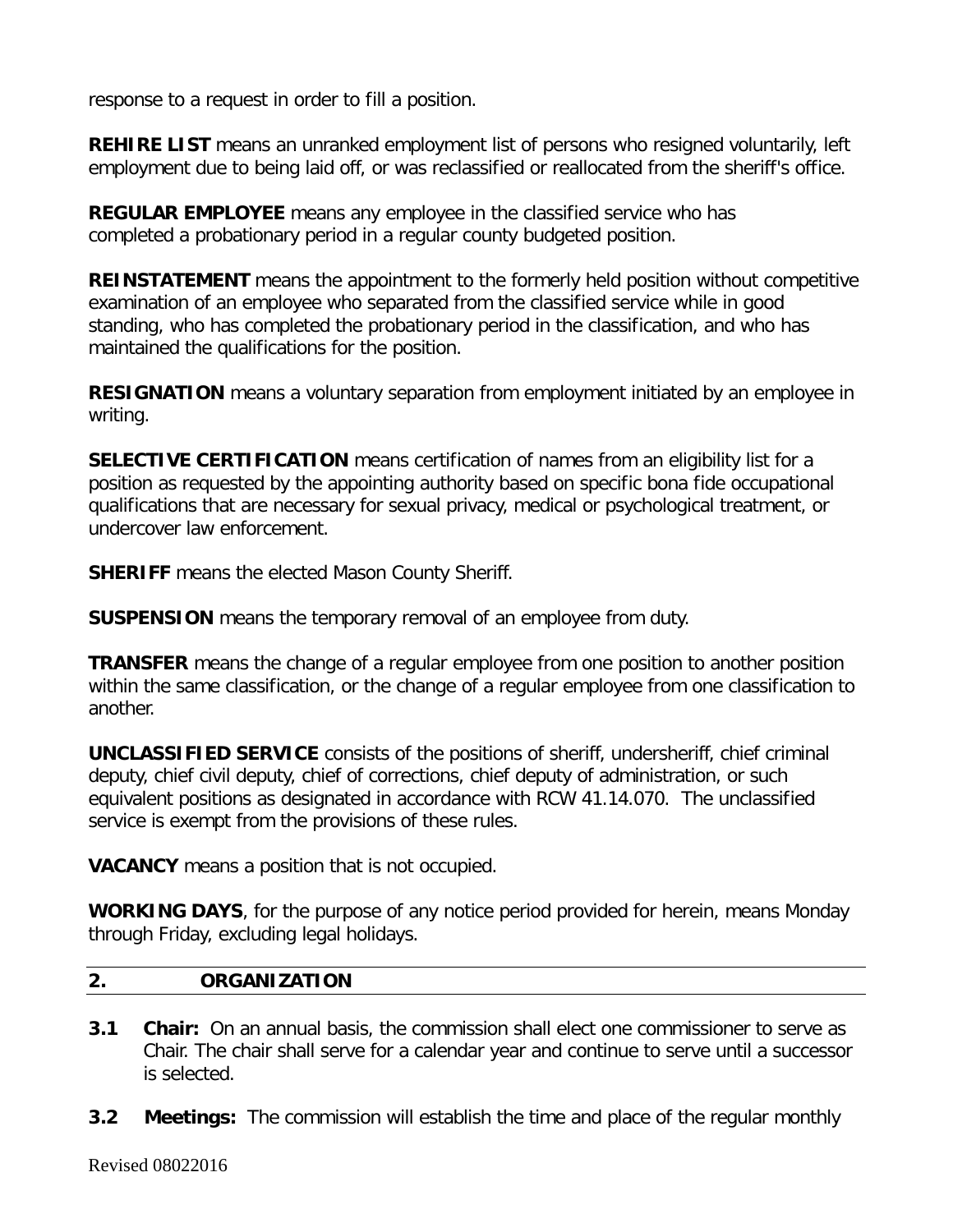meetings. Notice of the regular meeting schedule shall be transmitted at least annually by a memo to the sheriff and will be posted on the Mason County Civil Service website. Special meetings and executive sessions may be called in accordance with provisions of Chapter 42.30 RCW.

- **3.3 Chief Examiner:** The chief examiner shall, subject to direction by the commission:
	- **A.** Prepare such forms and procedures considered necessary, appropriate, or desirable to fulfill the commission's responsibilities and duties.
	- **B.** Maintain the classification plan provided for in rule four (4).
	- **C.** Provide for the establishment and maintenance of such records as the commission deems advisable or necessary.
	- **D.** Certify or refuse to certify the payroll pursuant to the commission's instructions.
	- **E.** Develop and administer such recruiting and examination programs as may be necessary to obtain an adequate supply of competent applicants, and prepare eligibility lists based upon results of competitive examinations.
	- **F.** Act as secretary to the commission at its regular and special meetings by taking, transcribing, and maintaining minutes of such meetings; submitting the same for approval of the commission and the signature of the chair; and performing such other duties related to meetings as may be assigned by the commission.
	- **G.** Perform such other duties, not inconsistent with Chapter 41.14 RCW or these rules, as the commission may direct.
- **3.4 Continuation of Business:** If the chief examiner is unavailable, the commission or chair may delegate the responsibility to perform duties of the chief examiner to a Mason County employee other than an employee of the sheriff's office, provided that the commission shall be briefed on the duties performed at its next regular meeting.

#### **4. THE CLASSIFICATION PLAN**

- **4.1 Classification, Allocation, Appointments - General:** The commission shall classify positions pursuant to RCW 41.14.070 within the classified service. The classification plan shall standardize titles, each of which shall be indicative of a range of comparable duties and responsibilities and shall have the same meaning throughout the classified service. No allocation, appointment, promotion, or demotion to any position shall be made except as provided for herein.
- **4.2 Classification of Positions:** The chief examiner will review the duties of each position and determine placement into an appropriate classification in accordance with the character, difficulty, and responsibility of its designated duties. Positions shall be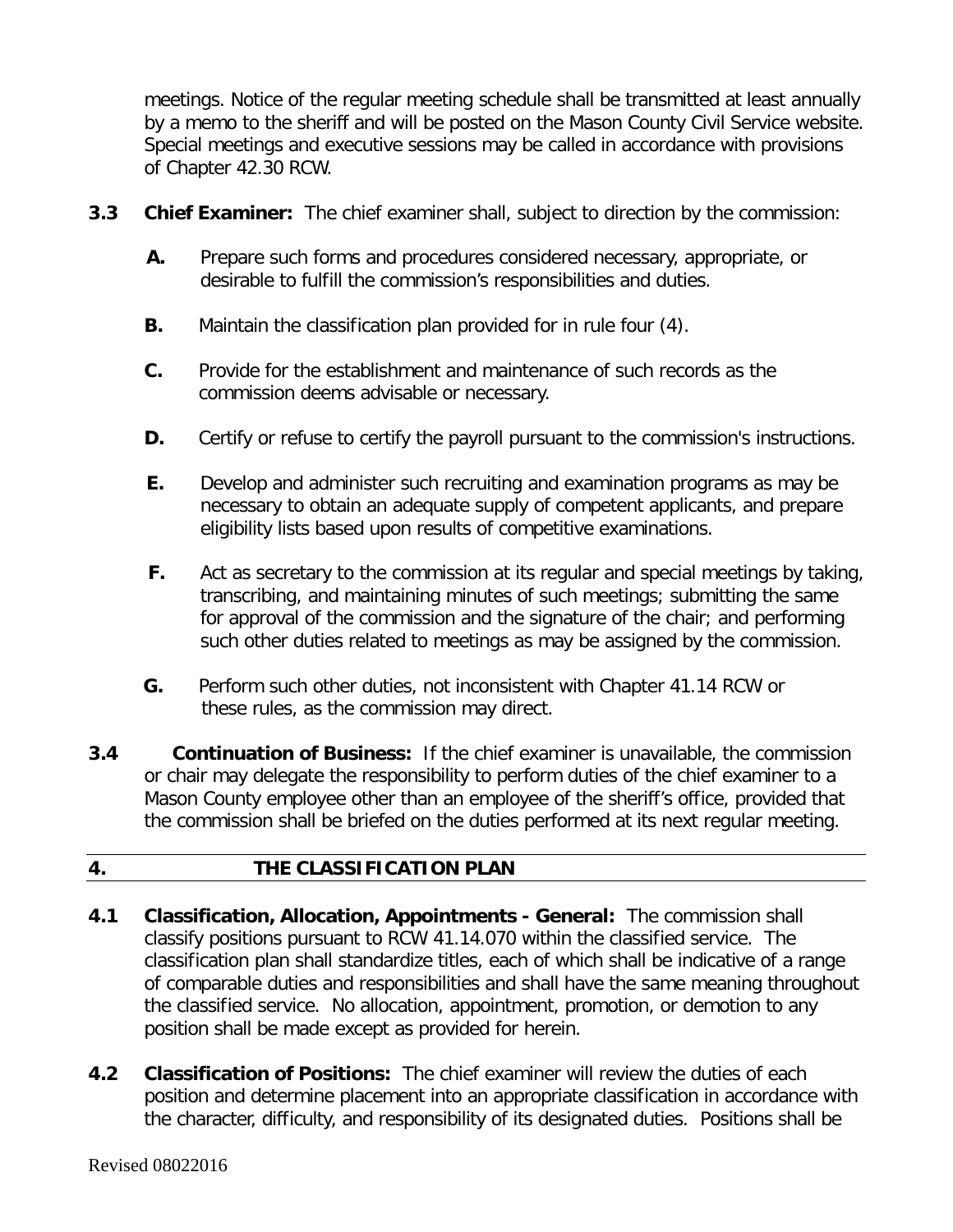allocated to a given class when:

- **A.** The same descriptive title may be used to designate each position in the class;
- **B.** The same level of education, experience, knowledge, ability, and other qualifications are required.
- **4.3 Classification Titles:** Classification titles shall be used in all personnel, accounting, budgeting, and financial records. No applicant or employee shall be appointed to or employed in a position in the classified service under a title not included in the classification plan.
- **4.4 Classification Specification:** The classification specifications shall be used as a guide in the classification of positions and have the following force and effect:
	- **A.** The specifications are descriptive and not restrictive. They are intended to indicate the type and level of duties and responsibilities that may be performed by a particular class. Specifications are to be interpreted in their entirety and will identify distinguishing features from other class specifications.
	- **B.** In determining the classification to which a particular position should be allocated, the specifications of each classification shall be considered. Consideration shall be given to the duties, specific tasks, responsibilities, and qualifications of a class and to the relationship to other classes.
- **4.5 Use of Classification Plan:** The classification plan shall be used:
	- **A.** In preparing public announcements of examinations or vacancies.
	- **B.** As a quide in preparing examinations that test the relative ability of applicants to perform the work of specific classes.
	- **C.** In determining promotional sequences.
	- **D.** In providing uniform job terminology that is understandable to county officials, employees, and the general public.
	- **E.** In creating employment lists from which applicants may be certified to fill vacancies.
	- **F.** As a quide for the appointing authority in assigning duties.
- **4.6 Maintenance of the Classification Plan:** The chief examiner is responsible for maintaining the classification plan to ensure each position is appropriately classified. The chief examiner shall periodically recommend to the commission, after consultation with the sheriff, necessary amendments to the classification plan in the form of new classes, revision of existing classes, and the abolition of classes no longer required in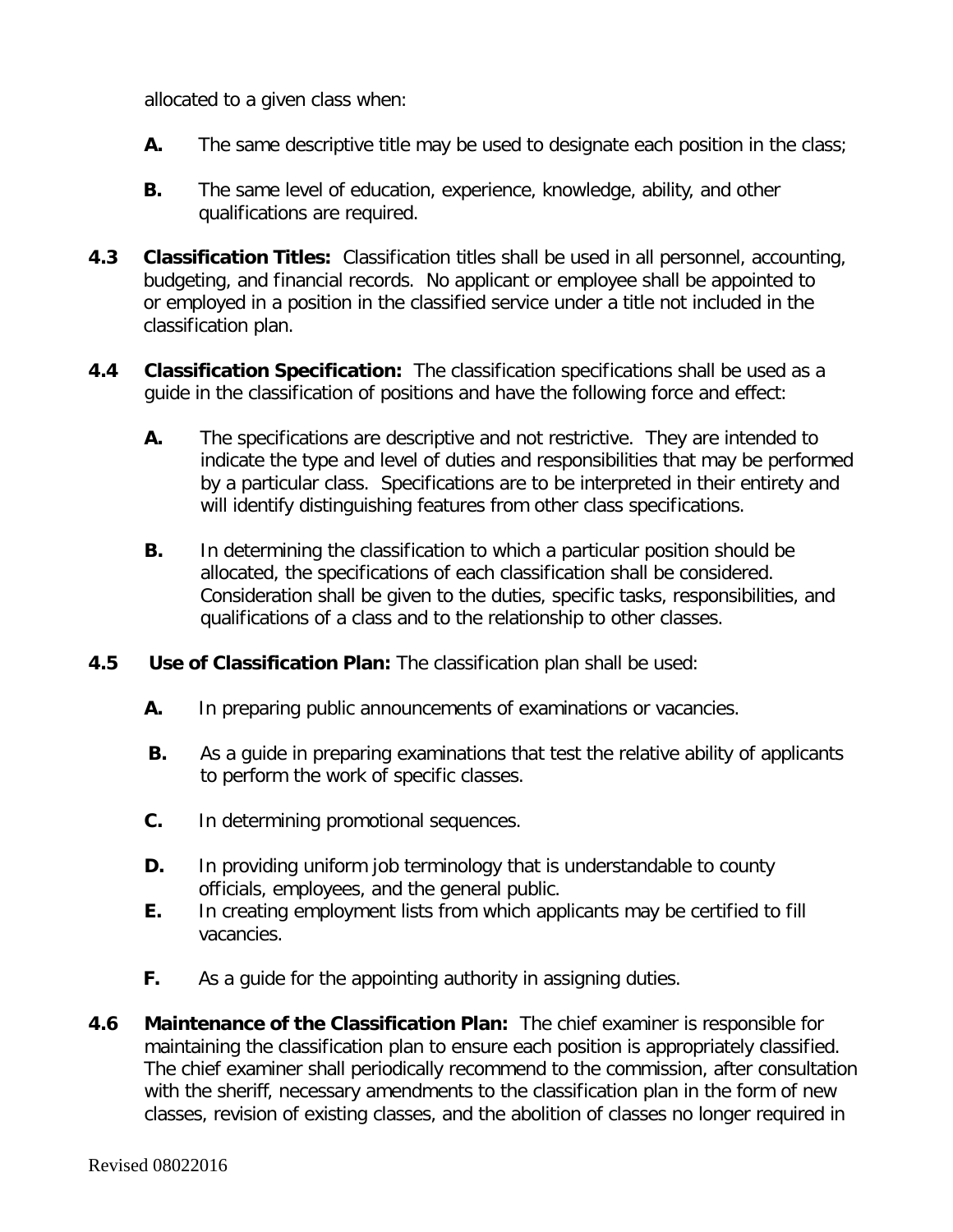the plan. Upon the commission's approving the establishment of a new classification or the revision or abolition of an existing classification, the sheriff and human resources shall be notified. Revisions of classification specifications and reallocations or reclassifications within the classification plan shall be made as follows:

- **A.** The chief examiner shall study the duties and responsibilities of each new position as it is created and place the position in the appropriate classification within the classification plan.
- **B.** Changes in the duties and responsibilities of a position involving the addition of new assignments, or removal or modification of existing assignments shall be reported to the chief examiner by the appointing authority. If such changes are determined to be on-going and sufficient to justify a reallocation or reclassification, the chief examiner shall reallocate or reclassify such position to its appropriate class.
- **C.** The chief examiner shall periodically review the classification of positions and, upon the basis of such review, make appropriate changes in allocations or classifications or recommend changes in the classification plan.
- **D.** The appointing authority and all employees in a class subject to a reclassification, reallocation, or other change to the classification shall be given written notice at least ten (10) days prior to the commission meeting where the item will be considered.
- **E.** Changes to classification specifications, no matter how minor, must be approved by the commission.
- **4.7 Revisions:** Requests for revisions or review of classifications by the appointing authority shall be accompanied by organization charts and position classification recommendations.
- **4.8 Status of Employees Reallocated/Reclassified:** The status of regular employees affected by reallocation or reclassification occurring in the administration of the classification plan shall be resolved in the following manner:
	- **A.** Any employee whose position is reclassified or reallocated from one classification to a lower classification shall retain regular status in the classification from which the position is reallocated or reclassified and shall, if practicable, be appointed to another position in that classification or voluntarily transferred in accordance with these rules. Otherwise, the employee shall be granted regular status in the lower classification and be placed on the recall list for the higher classification. Employees placed on the recall list under this provision shall have the same rights as employees placed on the recall list as a result of layoff.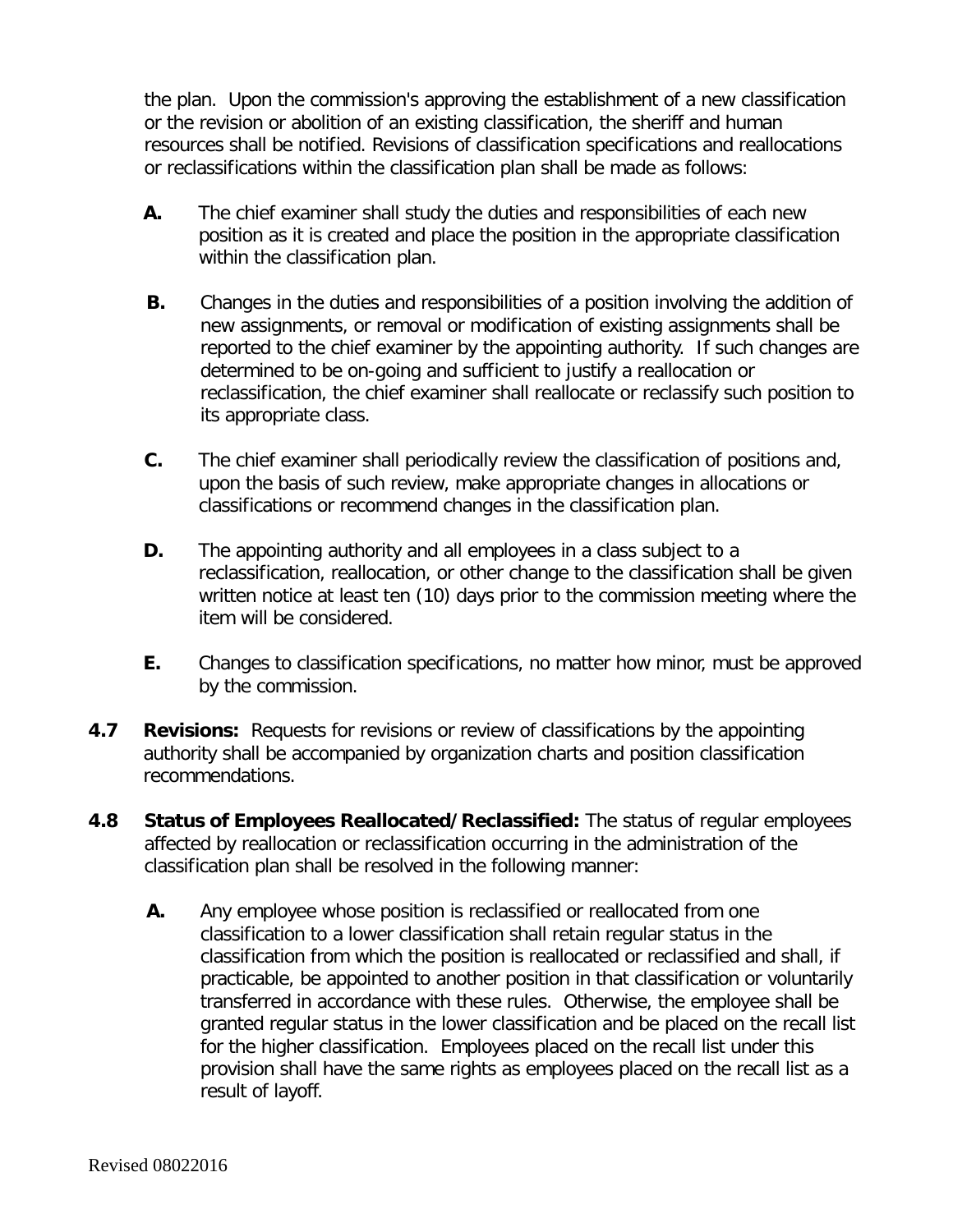- **B.** Any employee whose position is reallocated or reclassified to a substantially equivalent classification shall be given regular status in the position and classification to which allocated.
- **C.** Any employee whose position is reallocated or reclassified to a higher classification may occupy the reclassified position on a temporary basis until the commission determines whether a test to demonstrate qualifications is needed. The employee shall be placed in a position as follows:

1. If the employee can demonstrate that he or she meets the qualifications for the higher classification by passing a non-competitive exam for that classification, he or she will be placed in the higher position.

2. The employee may choose to be placed in a vacant position either in the classification to which his or her position was formerly allocated, or a vacant position in a lower classification for which he or she is qualified as determined by the chief examiner. In the event that no vacancy exists in the former classification, the employee may choose to have his or her name placed on the recall list for the classification to which the position was formerly allocated. Employees placed on the recall list under this provision shall have the same rights as employees placed on the recall list as a result of layoff.

- **4.9 Allocation and Classification Appeals:** The appointing authority or any regular employee who believes his or her position has been improperly allocated or reclassified may appeal to the commission within thirty days of the allocation or reclassification. Such appeals shall be in writing and fully set forth the reasons for appeal. Upon receipt of such appeal, the chief examiner shall set the matter for an informal hearing where interested persons shall be given an opportunity to be heard. Written notice setting out the nature of the appeal and the date, time, and place of the hearing shall be transmitted to the appellant and appointing authority with an email copy to all sheriff's office employees at least five (5) days prior to the hearing. Any decision of the commission pursuant to this provision that modifies the allocation or classification shall be retroactive to the date the appeal was filed or a date mutually agreed upon by the county and the union.
- **4.10 Perform Duties of Class:** The appointing authority shall neither require nor permit employees to perform duties outside their proper classifications except in emergencies and then only for a maximum period of thirty (30) calendar days, unless permission for a longer period is given by the commission.
- **4.11 Reporting Violations of Classification Regulations:** Any employee who believes he or she is being required to perform duties outside the proper scope of the appropriate class may notify the commission in writing. The chief examiner shall investigate and report findings and recommendations to the commission.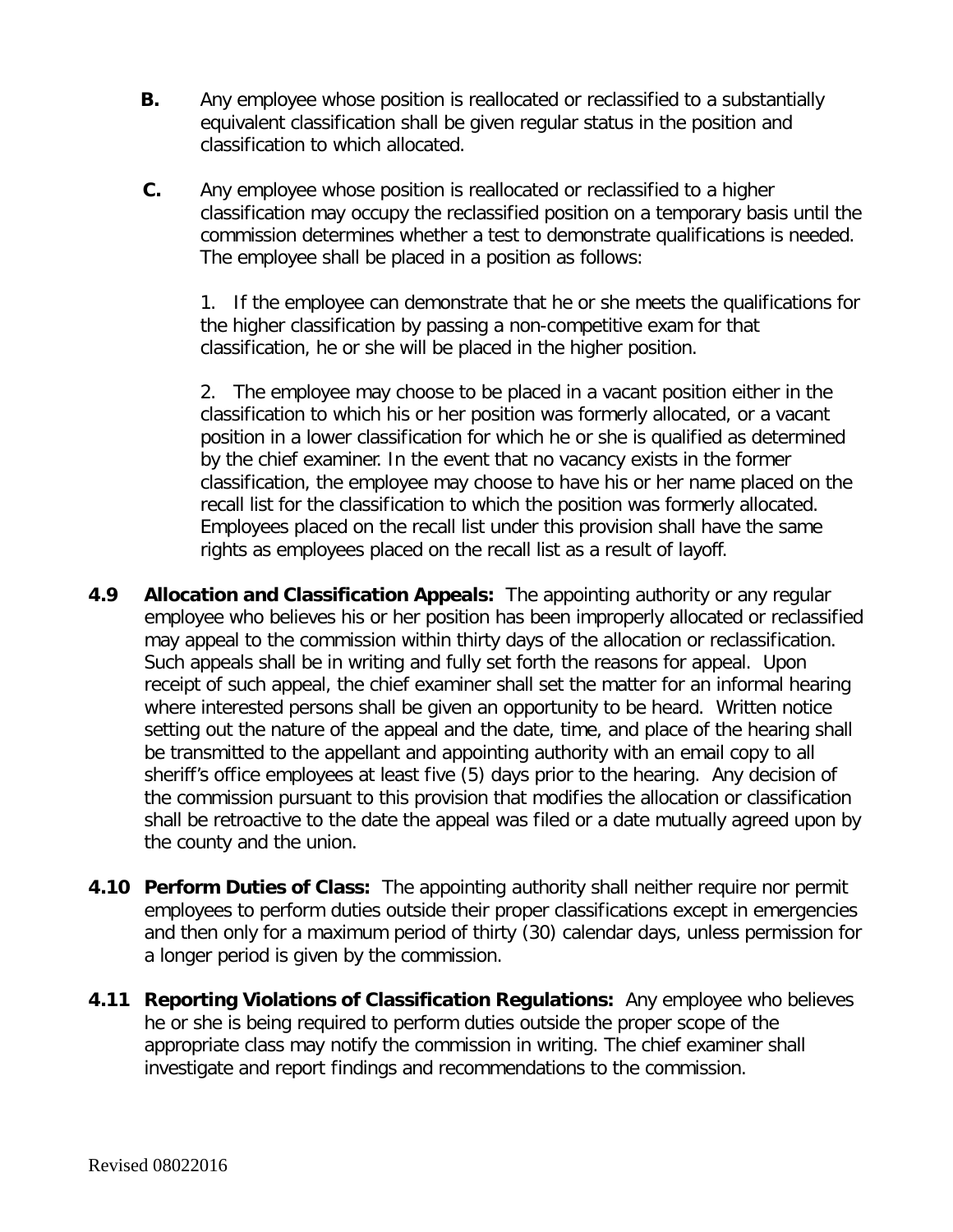**4.12 Request by Appointing Authority for Allocation or Reclassification:** Whenever It becomes necessary to establish new positions or to significantly alter the duties and responsibilities of existing positions, the appointing authority shall submit a written request for allocation or reclassification to the chief examiner accompanied by "before and after" organization charts and position specification.

## **5. RECRUITMENT & ELIGIBILITY**

#### **5.1 Announcement of Examination:**

- **A.** All externally advertised examinations shall be published, posted or advertised at least fifteen (15) days prior to the announcement's closing date. Publication shall be made in one or more newspapers of general circulation published in Mason County and may also include posting and advertising Notices shall be posted or advertised on the county website as determined by the chief examiner or commission.
- **B.** All promotional examinations shall be publicized at least fifteen (15) days prior to the closing date by sending the announcement to all sheriff's office employees via email and may include posting the announcement as determined by the commission or chief examiner. The announcement shall state the plan for the examination process and list the components of the examination process as required by Section 6.10.
- **5.2 Filing of Applications:** All applicants for positions in the classified service that are advertised externally to the sheriff's office must submit a signed application on the form prescribed by the commission. All applications must be received in the commission's office within the time limit fixed in the official announcement of examination.
	- **A. Promotional Exams:** All applicants for promotional examinations must submit a notice of intent to test or other required materials as specified in the official announcement to the chief examiner within the time limit fixed in the official announcement of examination.
	- **B. Application Fee:** All applicants for exams advertised externally to the sheriff's office may be required to pay an appropriate application fee in accordance with applicable Mason County ordinances, taking into account the ability of the applicant to pay. An application shall not be considered received until the appropriate application fee has been paid if required.
- **5.3 Change of Applicant's Address:** All applicants are responsible for notifying the commission in writing of any change of address and or status. Notice will be accepted via email.
- **5.4 Qualifications:** To be eligible for examination, applicants must meet the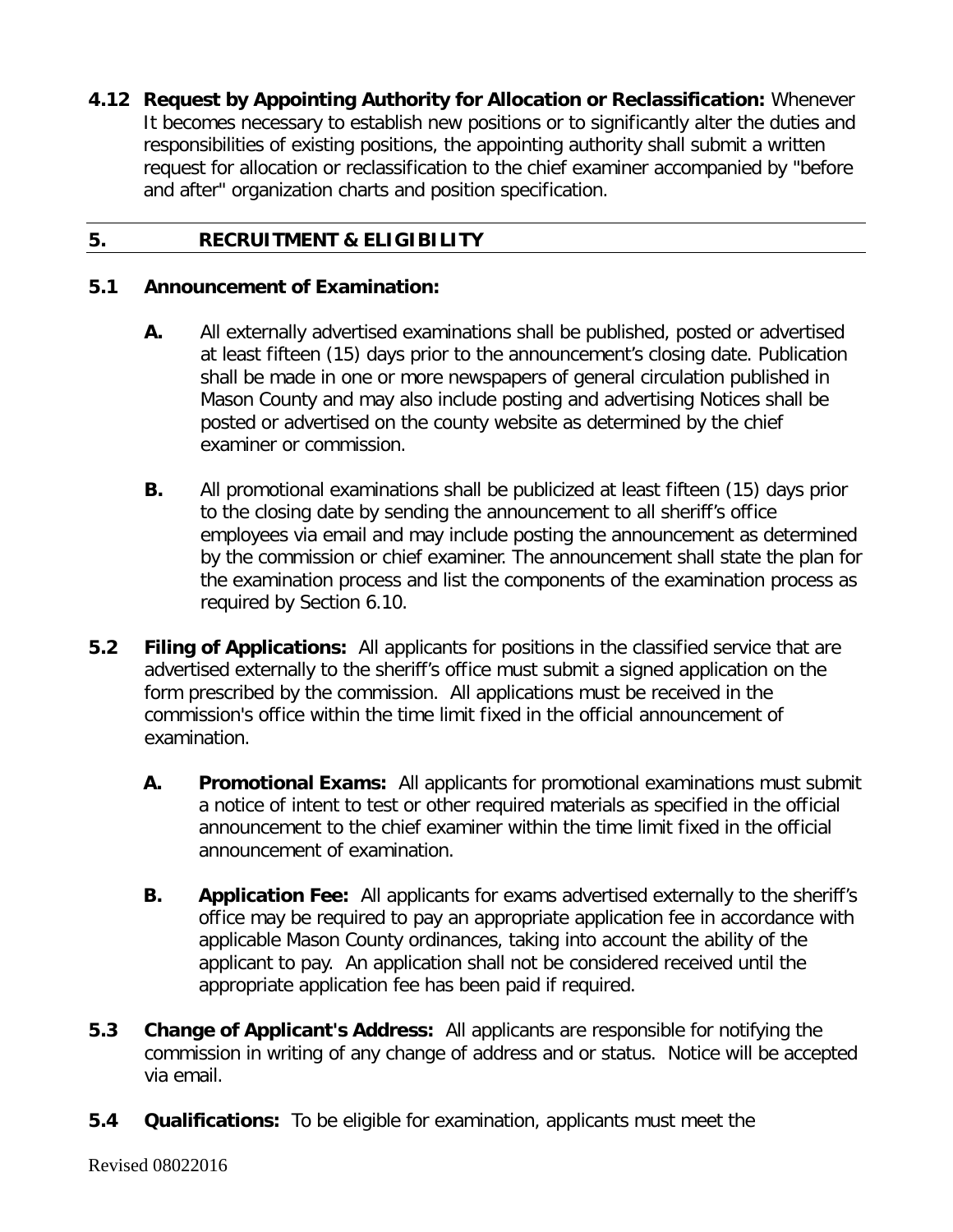qualifications as set out in the announcement. The commission shall prescribe for each position such qualifications as in its judgment are necessary for job performance. Unless specifically designated otherwise by the commission or state law, the following shall be qualifications for all positions:

- **A. Citizenship**. Applicants must be citizens of the United States and able to read, write, and speak the English language so as to be easily understood.
- **B. Age**. The minimum employee age shall be stated in the announcement of examination. The commission shall permit filing by applicants not more than one (1) year under the specified minimum age. If such applicants are successful in passing the examination, their eligibility shall be held in abeyance until they reach the required minimum age, at which time they must report reaching the minimum age in writing. They shall then be placed on the eligibility list in accordance with their final examination ratings. Any eligibility so attained shall expire with that of other eligibles from the same examination.
- **5.5 Proof of Qualifications:** The chief examiner may require evidence of a satisfactory degree of education, training, experience, or any other qualifications required for eligibility.
- **5.6 Rejection of Application:** The chief examiner shall reject any application or applicant for appointment, promotion, or re-employment for any of the following reasons:
	- **A.** The applicant lacks the minimum qualifications set forth in the examination announcement.
	- **B.** The applicant has made a false statement on the application with regard to any material facts.
	- **C.** The applicant has been dismissed for cause from any classified position in a law enforcement agency within the preceding twelve (12) months and no grievance or appeal is pending.
	- **D.** The applicant, after notification, did not appear at the time and place designated for examination.
	- **E.** The applicant has directly or indirectly paid or promised to pay any money or other valuable thing to any person to achieve appointment, promotion, or reemployment.
- **5.7 Deputy Sheriff Lateral Entry:** An eligibility list for deputy sheriff may be created from the names of persons who are or have been employed within the last twelve (12) months by another civilian law enforcement agency as full-time, paid, peace officers having law enforcement authority. Applicants must possess current certification by the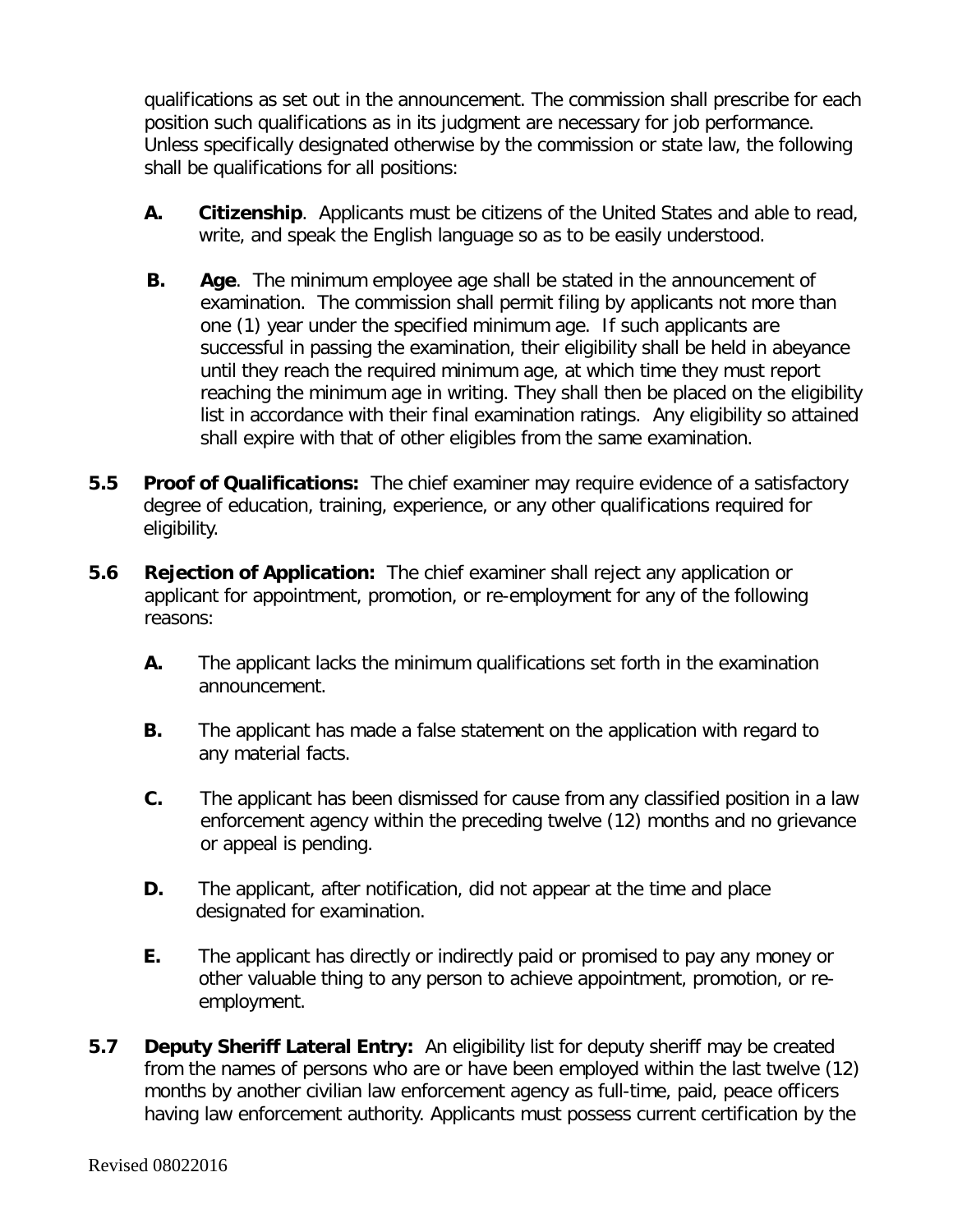Washington State Criminal Justice Training Commission or equivalent state-approved basic law enforcement academy certification from another state and meet the following qualifications:

- **A.** Meet minimum qualifications of a Mason County deputy sheriff; and
- **B.** Have the ability to obtain an equivalency certification within the first twelve (12) months of employment by meeting the standards of the Washington State Criminal Justice Training Commission; and
- **C.** Have successfully completed the testing process and been hired by another jurisdiction from a civil service commission certified eligibility list or other like process; and
- **D.** Have successfully completed a probationary period with the current or previous employer; and
- **E.** Have been continuously employed by the present or previous employer as a general authority police officer or deputy sheriff with a general authority law enforcement agency in the United States, performing general authority enforcement of the criminal and traffic laws of that state, in either a patrol or investigative capacity, for at least twelve (12) months.
- **5.8 Corrections Officer Lateral Entry:** An eligibility list for corrections officer may be created from the names of persons who are or have been employed by another civilian law enforcement agency as full-time, paid, civilian corrections officers. Applicants must possess current corrections officer certification by the Washington State Criminal Justice Training Commission or have equivalent state approved corrections officer training certification from another state and meet the following qualifications:
	- **A.** Meet minimum qualifications of a Mason County corrections officer; and
	- **B.** Have the ability to obtain an equivalency certification within the first twelve (12) months of employment by meeting the standards of the Washington State Criminal Justice Training Commission; and
	- **C.** Have successfully completed the testing process and been hired by another jurisdiction from a civil service commission certified eligibility list or other like process; and
	- **D.** Have successfully completed a probationary period with the current or previous employer; and
	- **E.** Have been continuously employed by the present or previous employer as a fulltime, paid, civilian corrections officer for at least twelve (12) months.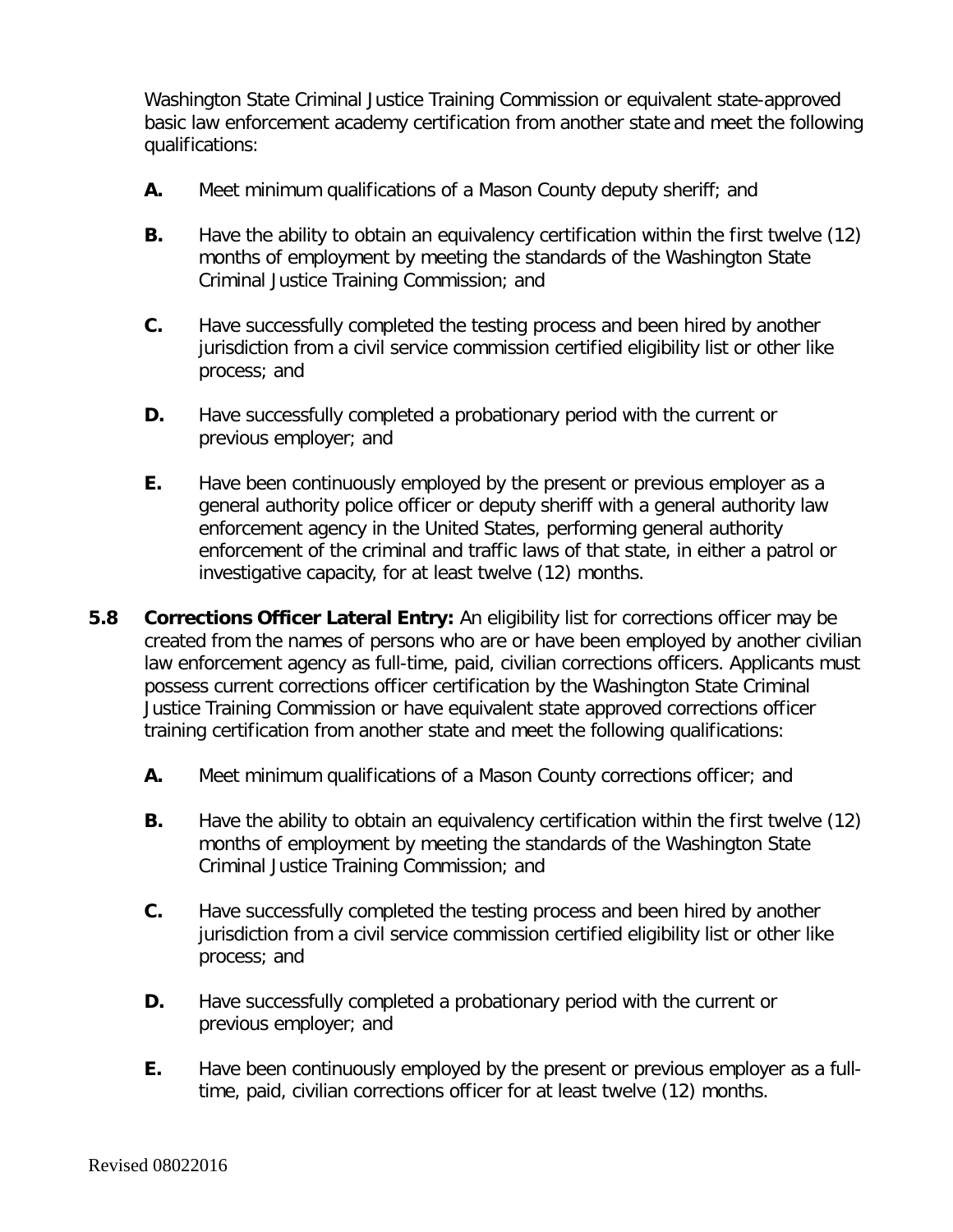**5.9 Conditional Admission:** If there is doubt as to whether an applicant meets the minimum qualifications, the chief examiner may admit the applicant to an examination, provided that the particular requirements are met to the satisfaction of the chief examiner before the applicant is placed on the eligibility list.

### **6. EXAMINATIONS**

- **6.1 Examinations:** All examinations shall be impartial and shall relate to those matters that will fairly test the capacity and fitness of candidates to efficiently perform the duties of the position to be filled. Examinations may include written, oral, physical fitness, and performance tests, or any combination of these. Tests may take into consideration such factors as education, experience, aptitude, knowledge, physical fitness, or any other qualifications or attributes that, in the judgment of the commission or chief examiner, enter into the determination of the relative fitness of applicants. The results of personality tests, if given, may be considered as part of the scoring of any oral examination.
- **6.2 Identity of Examinees Concealed:** The chief examiner may require that the identity of all persons taking a competitive test be concealed by use of an identification number for all or specific parts of the examination process until all scores are established.
- **6.3 Rating Examinations:** Final examination scores shall be expressed on, or converted to, a scale of one hundred (100) for maximum possible attainment with the required passing score set by the commission or the chief examiner.
- **6.4 Minimum Score on each Section:** The commission or chief examiner may set a minimum score for any part, parts, or phase of entry-level examinations. Any candidate who fails to attain such minimum score shall be considered to have failed the entire examination.
- **6.5 Number of Applicants:** The commission or chief examiner may limit eligibility in subsequent exam parts to those examinees scoring highest on a preliminary ranking exam or series of tests; provided, however, the number of examinees is established before the application deadline.
- **6.6 Review of Examinations:** If the commission or chief examiner determines that the nature of an examination would allow review, a candidate may review the examination and the examination answer key. Such review must be requested and made within ten (10) calendar days after the examination. The review shall be made in the presence of the chief examiner, and the candidate may not take notes.
	- **A.** After such review, if a candidate wishes to challenge any answer, a written challenge shall be submitted to the commission. Such challenge must be made within the ten (10) day review period. All such challenges shall be considered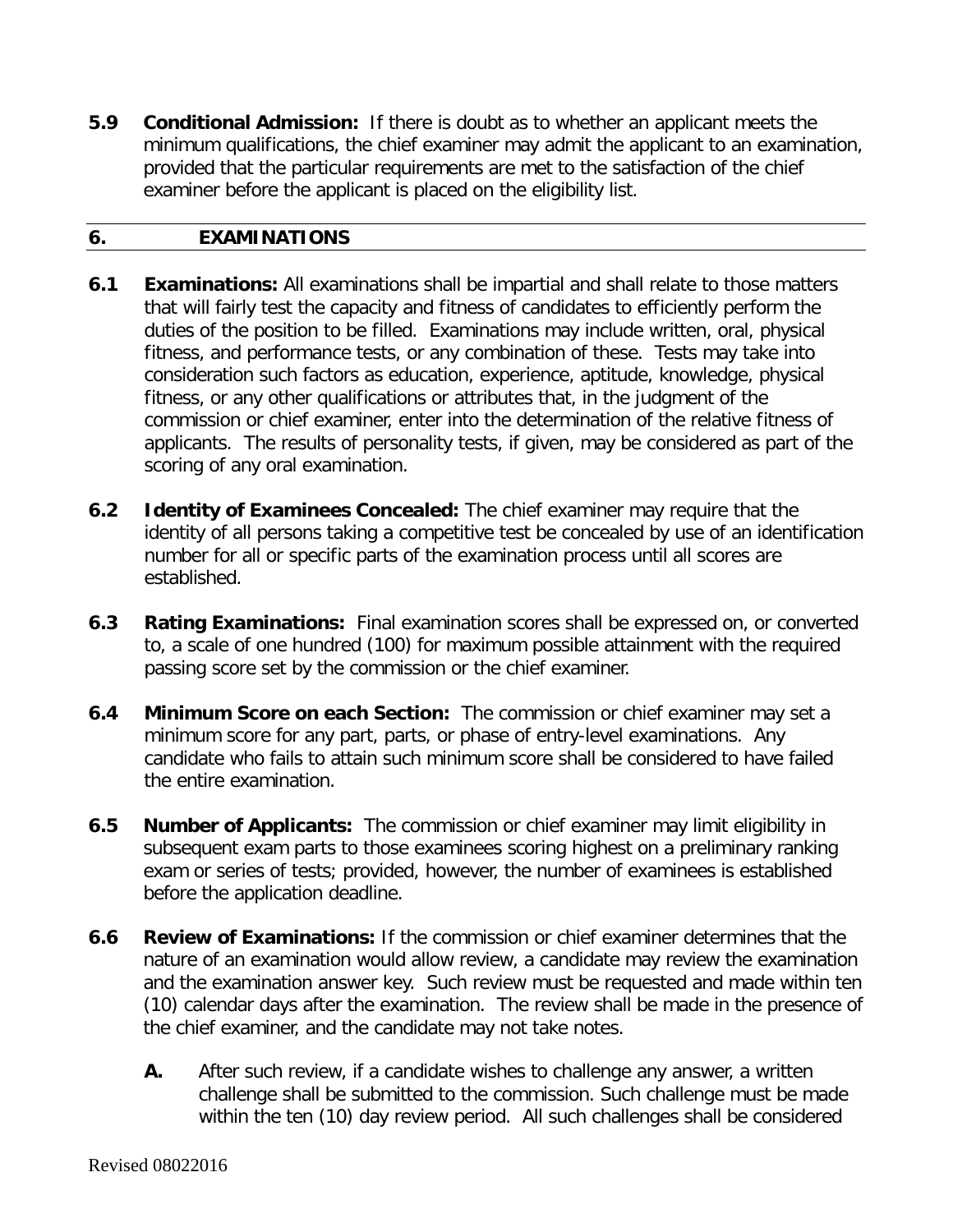by the commission. If the commission determines such challenge is valid, the examination answer key shall be revised accordingly. The original examination answer key, together with any changes, shall be used in scoring all examination papers.

- **B.** No eligibility list shall be established until the commission issues its determination.
- **6.7 Notification of Results:** Each applicant taking an examination shall be given written and/or electronic notification of the results thereof, and if successful, of the total earned rating and relative position on the eligibility list.
- **6.8 Error in Scoring:** An error in scoring or rating, if called to the attention of the chief examiner within the ten (10) day review period, shall be corrected. Corrections shall not impact any appointments made prior to the corrections.
- **6.9 Credit Applied to a Passing Examination:** These credits may not be combined.
	- **A. Veterans Scoring Criteria:** Veterans, as defined in RCW 41.04.005, who obtain a passing score on an examination for original appointment, shall receive credit in accordance with Chapter 41.04 RCW. To receive such credit, a Department of Defense Certification Number DD 214 must be presented prior to or on the day of examination. In addition, applicants must certify that they have not previously obtained employment using such veteran's preference.
	- **B. Service Credit for Reserve Deputies:** Applicants who are current reserve deputies for the Mason County Sheriff's Office and who obtain a passing score on an examination for original appointment, shall receive an additional 10 (ten) percent preference points.
	- **C. Service Credit for Employees of the Mason County Sheriff's Office:** Applicants, who are current employees in good standing and off probation within the Mason County Sheriff's Office and who obtain a passing score on an examination for original appointment shall receive an additional 10 (ten) percent preference points.
	- **D. Credit for Mason County Residents:** Applicants who have a physical address in Mason County and who obtain a passing score on an examination for original appointment shall receive an additional 10 (ten) percent preference points.
- **6.10 Promotional Examinations:** Vacancies may be filled through promotional examination. When the commission determines that there will be a promotional examination, the commission shall:
	- **A.** Establish, in addition to other eligibility requirements, the required minimum period of service in the lower classification or classifications, which shall not be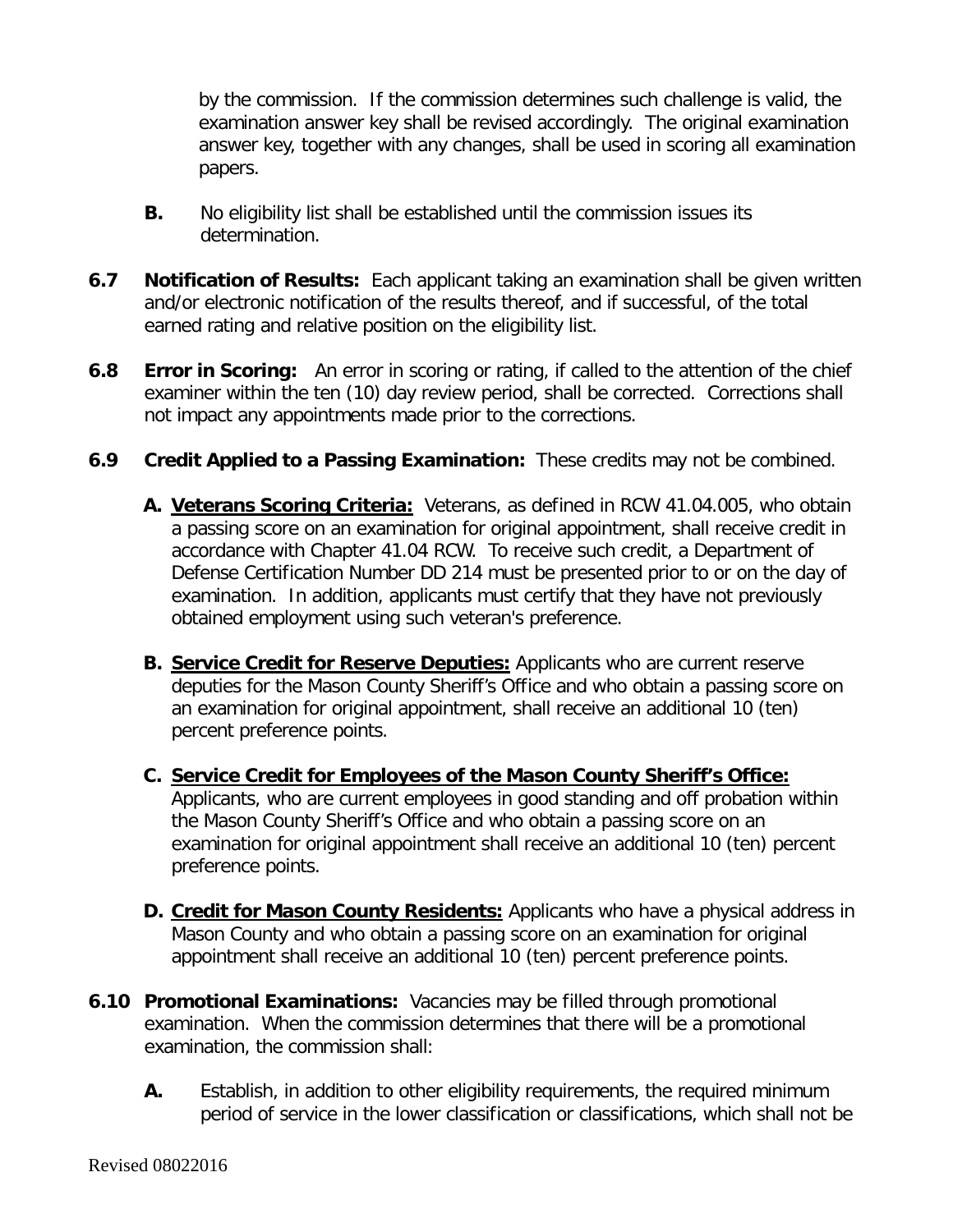less than one year;

- **B.** Approve the examination plan for each promotional examination process, which shall include the date of a single examination, or each date of a multiphase examination process;
- **C.** Set the minimum score required to advance in each phase of a multi-phased examination process if a minimum score will be required;
- **D.** Set the maximum number of applicants that may advance at the completion of each phase of a multiphased examination process.
	- **1.** When two or more applicants achieve the same minimum score and occupy the lowest rank of applicants approved to advance from the preliminary ranking examination, then all applicants with that minimum score advance to the next phase of the examination process even if the resulting number of applicants to advance will exceed the maximum set in accordance with Section 6.10.
	- **2.** A preliminary ranking examination may be waived by the chief examiner when the number of applications received at the deadline for filing applications is equal to or less than the number approved to advance from a preliminary ranking examination.
- **E.** Veteran's Scoring Criteria: Veteran's as defined by RCW 41.04.005 who were called to active military service from employment with Mason County shall be awarded 5 (five) percent added to promotional examinations until the first promotion only (RCW 41.04.10(3)).
- **6.11 Qualified as Eligible for Promotion:** Applicants that successfully complete an assessment center examination or other type of final examination phase and are determined to be qualified as eligible for promotion will be ranked on the appropriate promotional eligibility list.
- **6.12 Time Interval:** Any person who unsuccessfully competes in an examination for a particular class or is removed from an eligibility list under Rule 7.3 or 7.4 E shall not be eligible to compete in another examination for the same class within six (6) months of the establishment of the eligibility list resulting from the first examination unless otherwise authorized by the commission.
- **6.13 Postponement and Cancellation:** Any examination may be postponed or cancelled at the discretion of the commission or chief examiner. In either case, each applicant shall be notified in writing of the postponement or cancellation.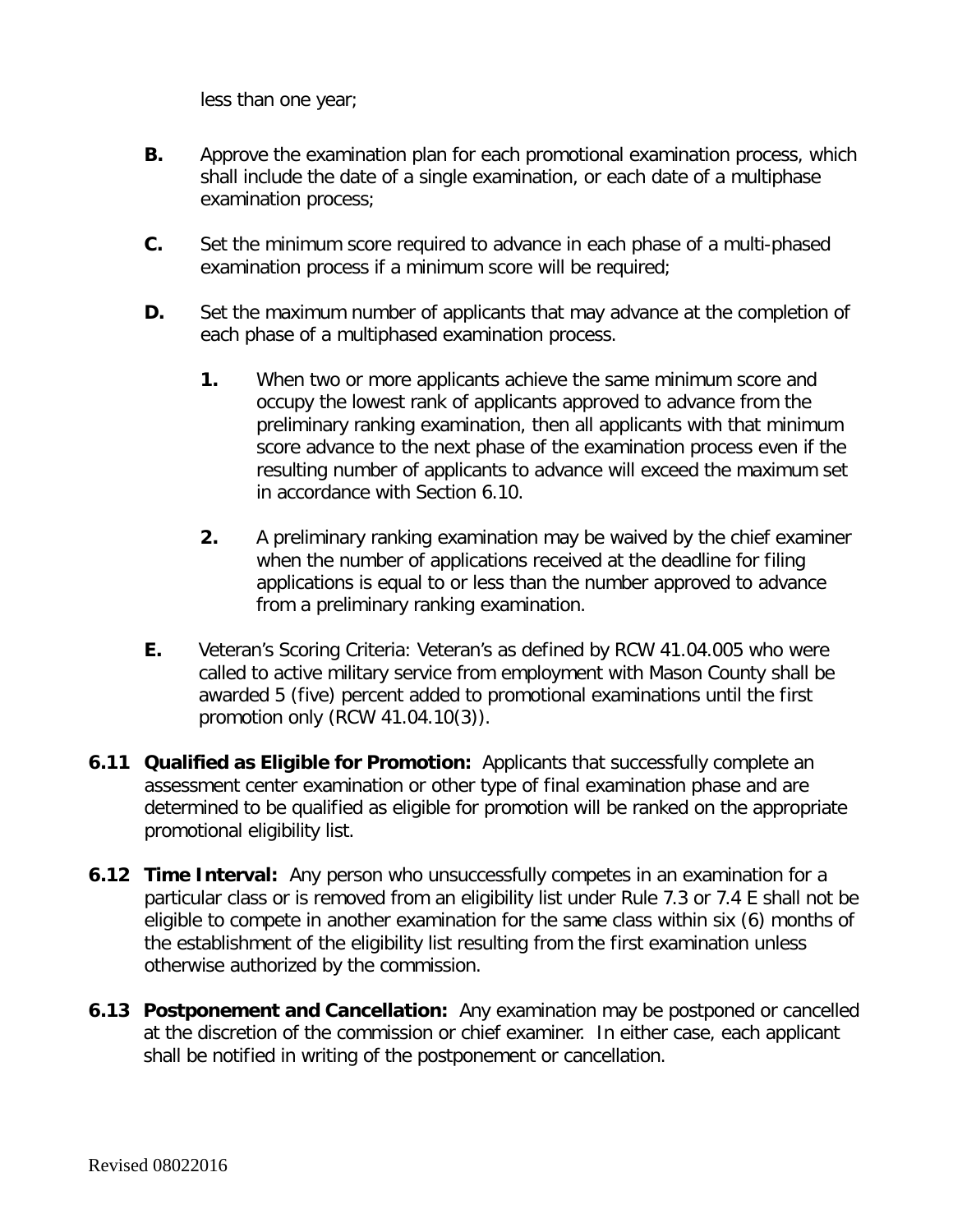# **7. ELIGIBLITY LISTS**

**7.1 Establishment of Eligibility Lists:** The chief examiner shall establish and maintain such eligibility lists for the various classifications as are necessary to meet the needs of the sheriff's office. The names of applicants who receive passing scores on examinations shall be placed on the proper eligibility list in order of relative scores. When tie scores exist, persons shall occupy the same relative position.

Types of eligibility lists that may be established in accordance with these rules include:

- **A.** Entry Level
- **B.** Lateral Entry for corrections officer and deputy sheriff only
- **C.** Rehire
- **D.** Recall
- **E.** Extra Help
- **F.** Promotional
- **7.2 Duration:** Each list shall remain in effect until it has fewer than three (3) names on it or one (1) year unless extended by the Commission or unless stated otherwise in these rules. However, a new eligibility list may be established pursuant to Civil Service Rule 7.6.
	- **A.** Eligible persons not certified on expired eligibility lists are rendered no longer eligible when a list expires.
	- **B.** Eligible persons certified prior to expiration for a vacant position(s) shall continue to remain eligible for that vacant position(s) until filled. When that position(s) has been filled, certified names not selected from the expired list shall expire with the list.
	- **C. Continuous Testing:** The Commission may adopt continuous testing for the creation of entry level or lateral Deputy Sheriff or Corrections Officer lists. If continuous testing is adopted for the creation of any of these eligibility lists the list shall be a rolling list with each eligible remaining on the list for one year from the date their name was placed on the list. Each eligible shall be ranked based on their examination scores and their position on the list will change as additional eligibles are added and removed from the list.
- **7.3 Removal of Names by Commission:** The commission will remove a person's name from any eligibility list if evidence disclosed in the pre-hire interview, polygraph test, psychological examination, and/or background investigation establishes that the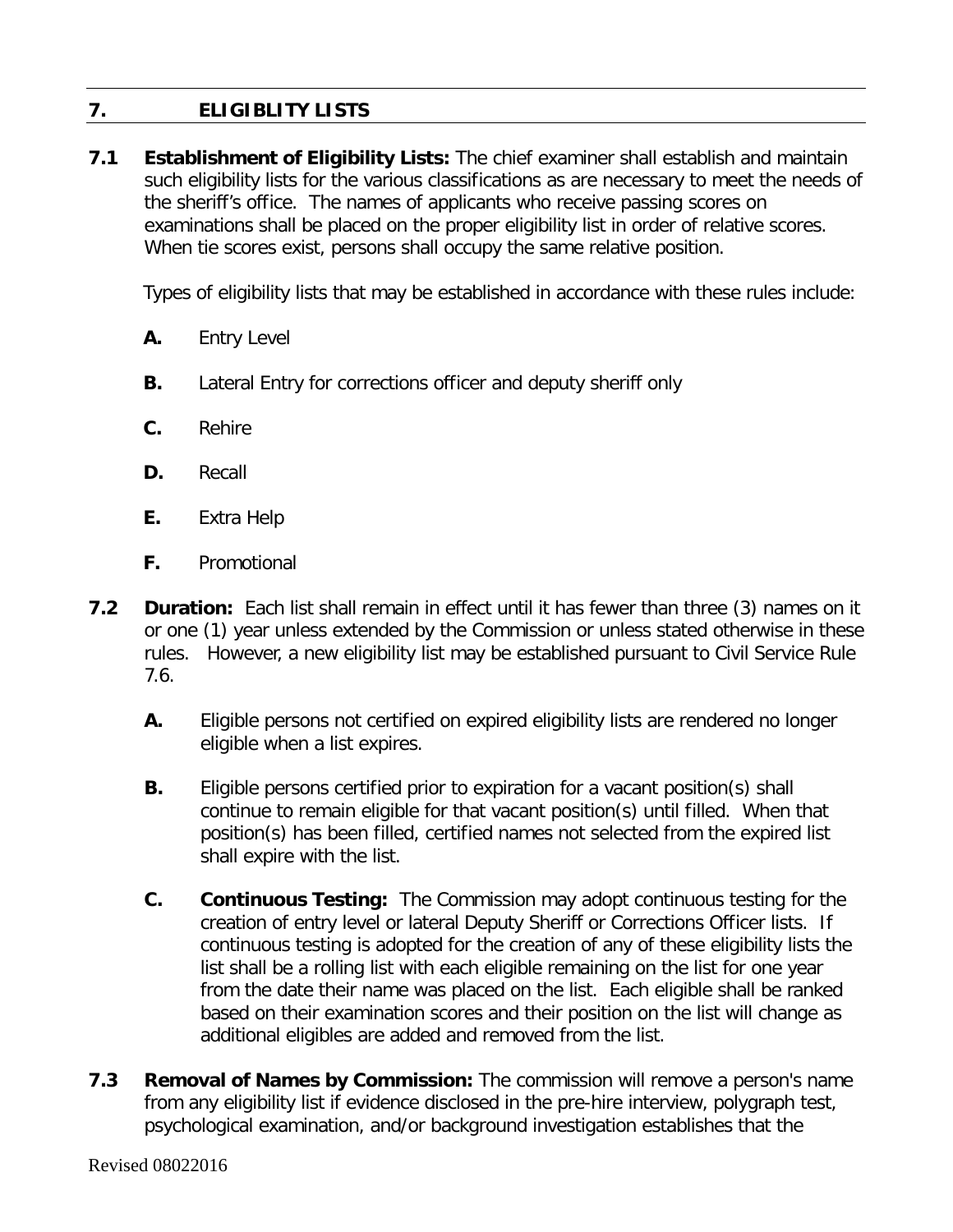person is unfit for service.

- **A.** At least ten (10) calendar days prior to the date on which the commission is scheduled to consider the proposed removal, the chief examiner shall deliver to the person, or mail to the person's last known address, a notice containing the reason for the proposed removal and the date upon which the commission will consider the issue. This notice is intended to give the person an opportunity to hear the specific issue being presented to the commission by the appointing authority in support of the removal request. It is not a hearing for the applicant, and it does not give the person any right to review records generated by the appointing authority. The person may address the commission in writing or in person, but the restoration provisions of section 7.5 do not apply to removals under this section.
- **B.** The commission shall review the applicant's background investigation file and shall hear from the sheriff's representative and the chief examiner regarding the proposed removal.
- **7.4 Removals of Names by Chief Examiner:** The chief examiner may at any time remove the name of an eligible person from an eligibility list for any one or more of the following causes:
	- **A.** A request from the eligible person that his or her name be temporarily or permanently removed.
	- **B.** Failure to respond to an inquiry by the commission or sheriff's office regarding the eligible person's availability.
	- **C.** Failure to respond to any documented request for any form of contact within the established and published period of time, or failure to provide requested information in connection with any one of the following: medical examination, background investigation, employment interview, polygraph examination, or psychological examination.
	- **D.** Declining an offer of regular employment.
	- **E.** For attempted deception, fraud, or other impropriety in connection with any application or test or the securing of an appointment; failure to pass a required test; or if evidence disclosed in the pre-hire interview, polygraph test, psychological examination, and/or background investigation establishes that the person is unfit for service.
	- **F.** In any case where the chief examiner finds that an eligible person is or has in any manner become disqualified for the position for which they are listed in accordance with Rule 8.5.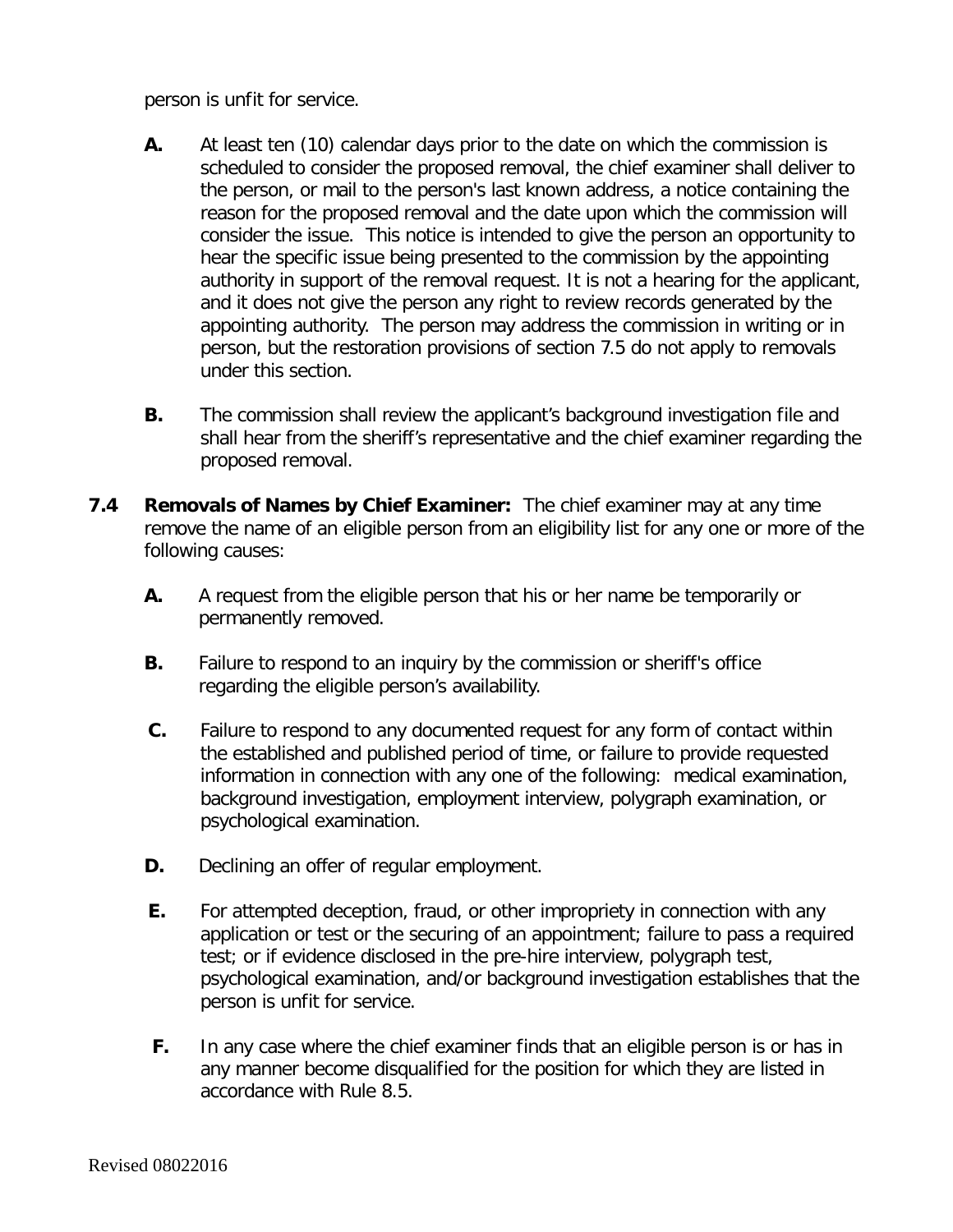- **G.** Failure to notify the chief examiner of changes in address.
- **H.** In the case of promotional lists only, upon separation, other than layoff, from the classified service.

## **7.5 Restoration of Names to Eligibility List:**

- **A.** Whenever any person's name is removed from any eligibility list for the reason stated in Section 7.4 A, the removal shall be confirmed in writing by delivering it personally or mailing it to the person's last known address.
	- **1.** Such person may, at any time during the duration of the list, make a written request to the chief examiner for restoration of their name to the list for the duration of the eligibility list.
	- **2.** The chief examiner shall restore the name to the list within three (3) working days of the request, and shall mail confirmation of the action.
- **B.** Whenever any person's name is removed from an eligibility list for any reason listed in Section 7.4 B through 7.4 H, the person shall immediately be given written notice delivered in person or mailed to the person's last known address.
- **C.** Such person may, within ten (10) working days from the date of removal, make a written request to the chief examiner for restoration of his or her name to such list for the duration of the eligibility list. The request shall clearly set forth the reasons advanced for restoration of the name to the list.
	- **1.** The chief examiner, after full consideration of the request, may restore the name to the eligibility list or may refuse such request. The person shall be notified in writing of the chief examiner's action.
	- **2.** Should such a person wish to protest the chief examiner's decision, he or she must so notify the commission in writing within ten (10) working days of the notification of refusal to reinstate.
	- **3.** The commission shall then review the file, affirm or reverse the chief examiner's action, and notify the person of its decision.
- **7.6 Use of New Examination:** The commission may choose, at its discretion, to employ a new examination for a particular class. If a new examination is used by the commission, the commission reserves the right to require eligible persons to take the new examination for the same class. Notice will be mailed a minimum of ten days prior to the examination date to eligible persons informing them of the requirement that they retest for the same class. The commission may then establish an entirely new eligibility list for that class, based on the results of the new examination. Any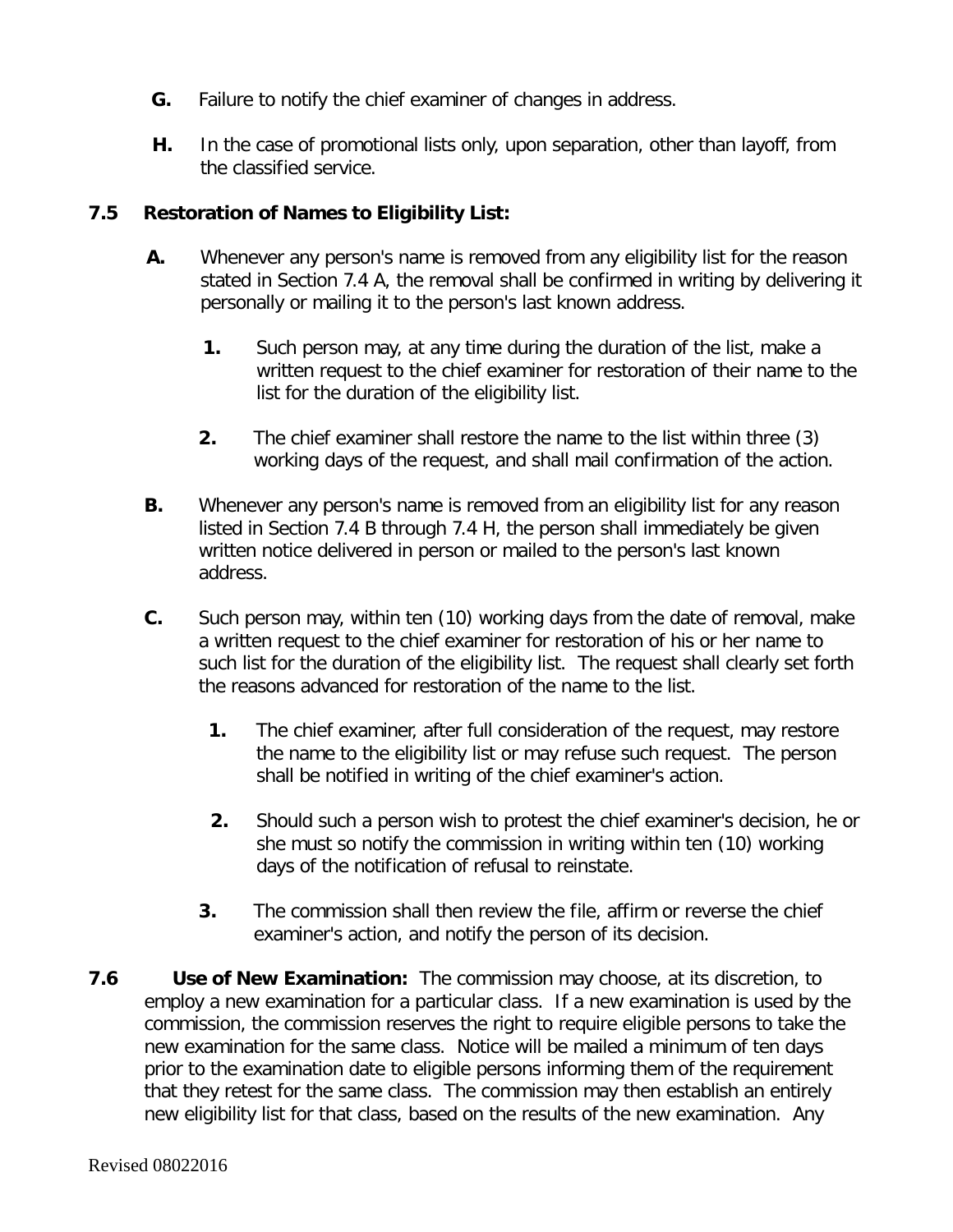eligible person previously ranked on the eligibility list for that class who fails to retest for the same class will be placed at the bottom of the new eligibility list for the remainder of the original eligibility period.

#### **8. APPOINTMENTS**

- **8.1 General Provisions:** Vacancies in the classified service shall be filled by recall, promotional appointment, original appointment, transfer, or demotion. Whenever the appointing authority wishes to fill a vacancy, a requisition for an employee shall be submitted to the chief examiner on the prescribed form. Insofar as practicable, each vacancy shall be anticipated sufficiently in advance to permit the chief examiner to determine who may be available for appointment or if necessary, to establish a class or eligibility list. When vacancies are to be filled by appointment from lists, the lists shall be drawn in the following order:
	- **A.** Appointment of eligibles from recall lists.
	- **B.** Appointment of eligibles from entry level, rehire, lateral entry, or promotional lists.
- **8.2 Vacancies:** Whenever the appointing authority requests to fill a vacancy, a notice personnel requisition form shall be presented to the chief examiner stating the number of employees desired together with class titles of the vacant positions and any other information the chief examiner may require.
- **8.3 Personnel Certification:** Upon receipt of a written notification personnel requisition, the chief examiner shall certify to the appointing authority the names of the three persons highest on the eligibility list for the class to which the vacant position has been allocated. If more than one vacancy is to be filled in the same class, an additional name shall be certified for each additional vacancy. When two or more persons occupy the lowest rank to be certified, the names of all persons occupying that rank shall be certified. The appointing authority will appoint a person or persons from those certified to the vacant position or positions.
- **8.4 Notice of Certification and Appointment of Eligibles:** The appointing authority shall file a written notice with the commission of the certified person or persons appointed to each vacancy.
- **8.5 Status of Eligibles Not Selected for Appointment:** Eligible persons certified but not selected for appointment by the appointing authority retain their positions on eligibility lists and shall be recertified in response to subsequent requests personnel requisitions.

When the name of an entry level eligible has been certified three times and has not been appointed, the appointing authority may request the eligible person's name be removed from the entry level list within five (5) working days of the last certification.

**8.6 Selective Certification:** The appointing authority may submit a requisition for selective certification of names to fill a position for which a specific bona fide occupational qualification is needed. Upon receipt of the request, if the chief examiner determines that the request is valid, the certification of names shall include only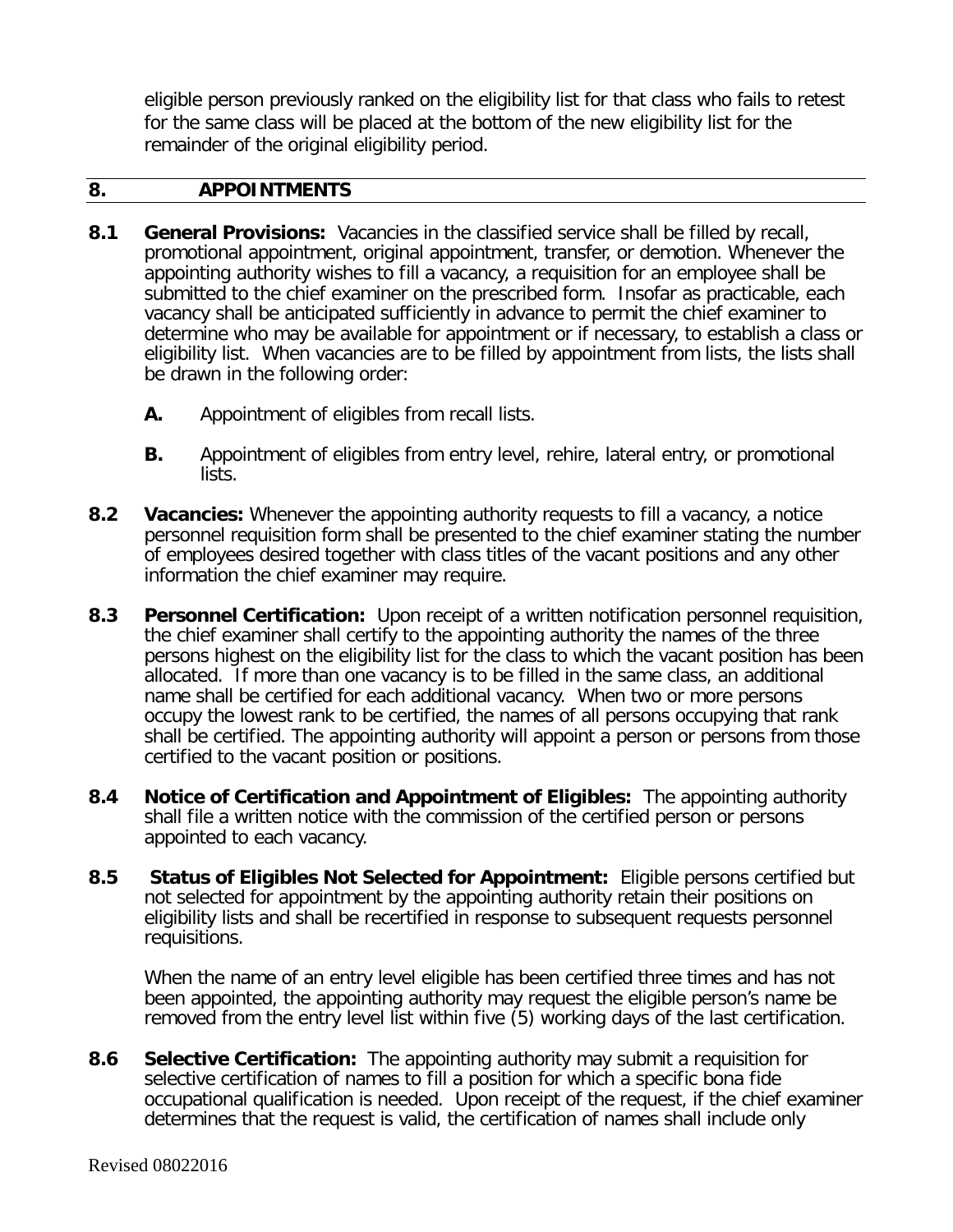names of those individuals who satisfy the bona fide occupational qualifications. In all other respects, the certification shall be made in accordance with Rule 8.3. All selective certifications must comply with RCW 49.60.400.

- **8.7 Medical Examination of Applicants:** Applicants for entry or lateral positions in the classified service are required to undergo medical examinations to determine physical and mental fitness to perform work in the position to which appointment is to be made. Determination of fitness shall be by a health professional approved by the commission. An applicant determined to be physically or mentally unfit in conformance with LEOFF standards shall not be considered for appointment.
- **8.8 Medical Examination of Employees:** All employees may be required by the commission or the appointing authority to undergo periodic medical and health examinations to determine fitness to perform the work of the position in which they are employed. Determination of fitness shall be by a health professional. When an employee is determined to be unfit for service, he or she may be removed from service. Any such determination may be appealed to the Civil Service Commission.
- **8.9 Voluntary Demotion:** Upon receiving a written request from a regular employee, the appointing authority may demote that employee from a position in one class to a position in another class providing that, prior to the transfer, the appointing authority assures that the conditions of Section 8.12 are met and a vacancy exists in that classification.
- **8.10 Conditions of Voluntary Demotion or Transfer between Classes:** Unless the employee has previously held regular status in the class to which the transfer is proposed, voluntary demotion or transfer between classes may be made only if:
	- **A.** The employee meets the minimum qualifications of the class to which transfer is proposed; and
	- **B.** The proposed transfer is reported to the commission prior to the implementation in order that the Commission may determine whether or not the employee must pass a qualifying examination.

#### **8.11 Employees Voluntarily Demoted or Transferred:**

- **A.** In the case of a voluntary demotion or transfer, the employee's length of service shall remain unbroken.
- **B.** In voluntary demotion or transfer, an employee shall retain regular status. However, if the commission requires a qualifying examination, it may also require a six (6) month probationary period. During such probationary period, the appointing authority may revert the employee to a position in the class from which the employee came upon fifteen (15) calendar days' written notice to the employee and the chief examiner.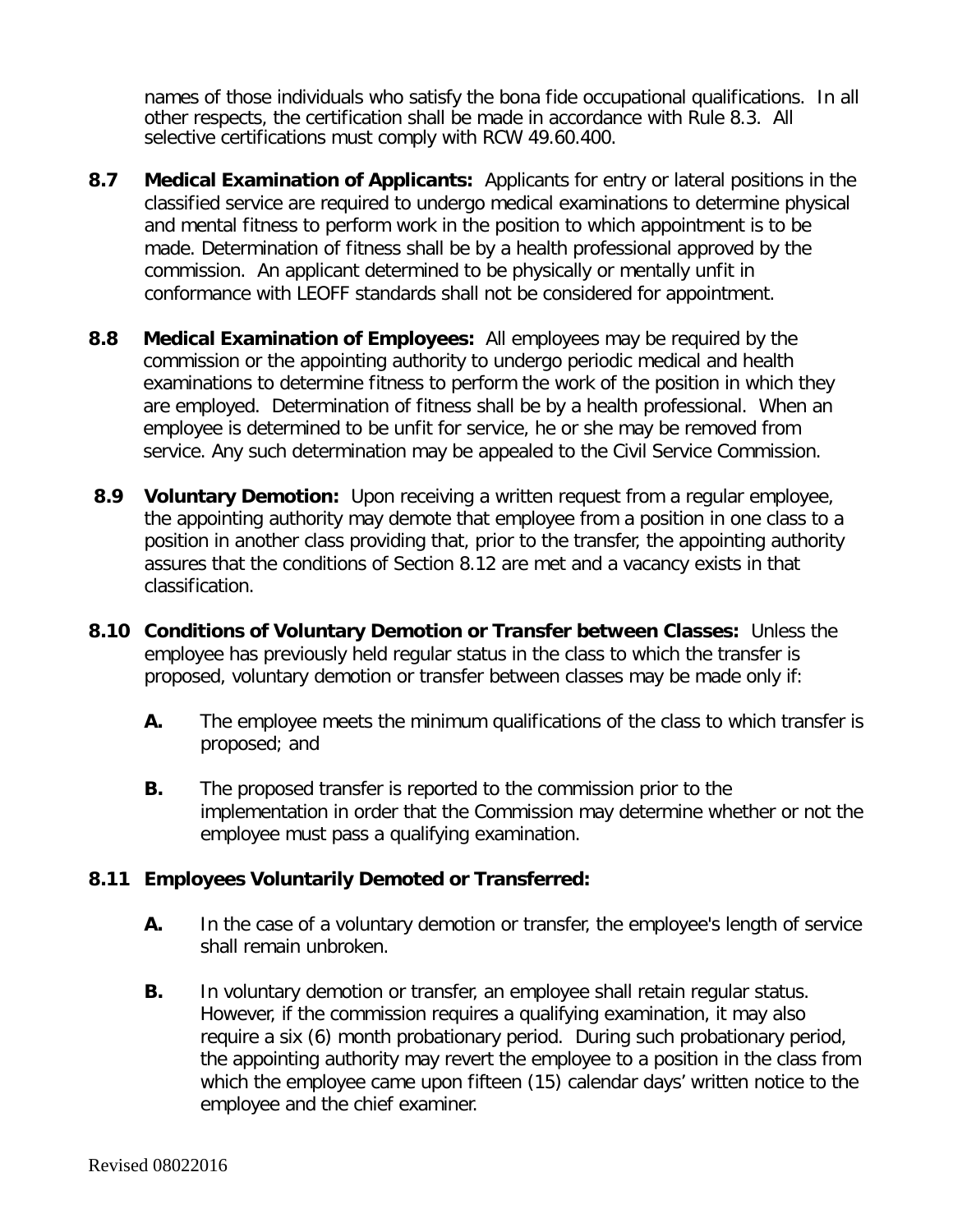- **C.** Upon receiving a written request from an employee, the appointing authority may reappoint an employee to an opening in the class from which the employee accepted a voluntary demotion or transfer. The employee shall retain regular status and the employee's length of service shall remain unbroken. Probationary employees may request voluntary demotion or transfer only in the case of layoff. A probationary employee voluntarily demoted or transferred shall serve the probationary period remaining at the time he or she was demoted or transferred.
- **8.12 Rehire:** Rehire lists shall be unranked employment lists of persons who resigned, left employment due to a layoff, or have been reclassified or reallocated from the sheriff's office. Rehire lists shall be maintained for the following positions: deputy sheriff, corrections officer, animal control officer, community service officer, financial assistant, financial manager, records specialist, civil clerk, clerks, systems technician and food services coordinator.
	- **A.** The chief examiner shall place the name of any probationary or regular employee who resigns voluntarily, leaves employment due to a layoff, or has been reclassified or reallocated, on the rehire list on the effective date of his or her resignation, layoff, reclassification or reallocation.
	- **B.** In lieu of filling a vacancy from an eligibility list, the appointing authority may appoint a person from the rehire list. In order to be eligible for the rehire as a deputy sheriff or corrections officer, the person must have the current academy training certification from the Washington State Criminal Justice Training Commission for the classification in which he or she is to be rehired.
	- **C.** In order to be placed on the rehire list, a person must meet the following conditions:
		- **1.** The person was formerly employed as a probationary or regular employee in the same class in the sheriff's office; and
		- **2.** The person meets the current minimum qualifications for the class.
	- **D.** A person's name will be removed from the rehire list if not re-employed within three years of the date his or her name was placed on the list.
	- **E.** If a person on the rehire list refuses to accept an employment offer, he or she will be permanently removed from the rehire list.
	- **F.** A person employed from the rehire list shall be required to serve a one (1) year probationary period upon rehire.
- **8.13 Provisional Employees:** Provisional employees may be appointed temporarily to vacant positions pending establishment of an eligibility list.
	- **A. Hiring of:** Prior to hiring a provisional employee, the sheriff shall obtain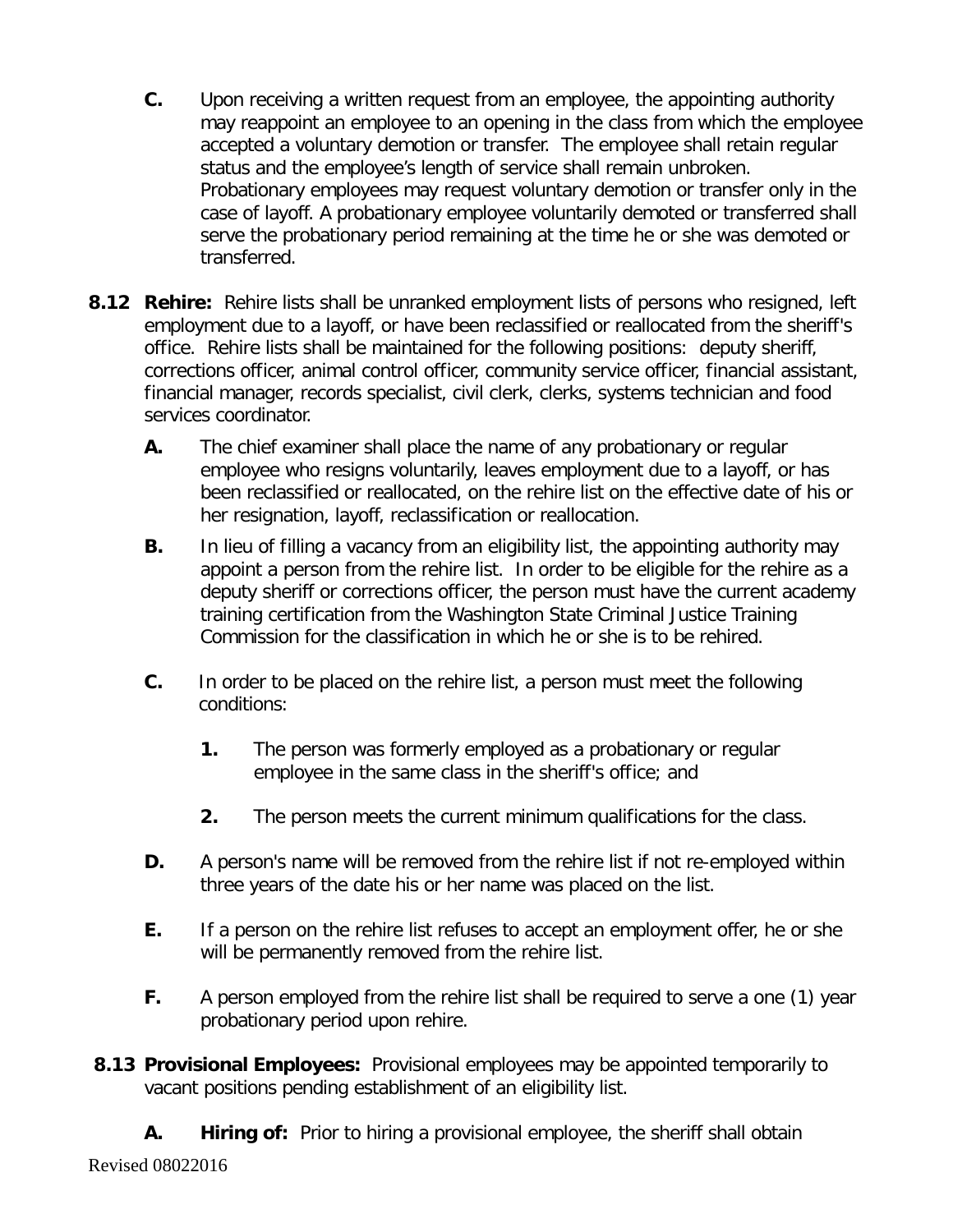approval from the commission. Following such approval, the sheriff shall forward to the chief examiner a completed application form for the employee together with salary and hire date.

- **B. Performance Requirements:** Provisional employees must meet the civil service requirements as well as applicable physical and educational standards set by the commission.
- **C. Performance Tests:** When considered necessary by the chief examiner, a performance test will be given to prospective provisional employees. Performance requirements for typing, stenography, spelling, etc. must be met before approval of the provisional appointment.
- **D. Extension of Appointment:** A provisional appointment expires after four (4) months of service. The appointing authority may extend the provisional appointment beyond the four (4) month period up to one year if the commission continues to advertise and test for the position. Each extension beyond the initial appointment must be reported to the commission. If, after one year from the date the initial provisional appointment was first made, less than three (3) persons are on the eligibility list for the class, then the appointing authority may fill the position with any person or persons on the eligibility list.
- **8.14 Emergency Appointment:** Emergency appointments may be made by the appointing authority in case of a serious emergency that threatens life, property, or the general welfare of the county, but such appointments may not continue longer than thirty (30) calendar days. Emergency appointees need not be taken from eligibility lists.
- **8.15 Extra Help Employment:** If the sheriff believes that an upcoming situation will require extra help, the sheriff may request a name from the current extra help list for the appropriate classification in writing from the chief examiner. Only deputy sheriff, corrections officer, food services coordinator financial assistant, and clerks classifications may be hired as extra help. The sheriff may use the appropriate extra help list to make emergency appointments. Any classified position may be hired as extra help.
	- **A.** No extra help appointment shall continue for a period longer than four (4) months nor shall any individual serve more than four (4) months as an extra help appointee in any fiscal year.
	- **B.** Based on the facts in any particular case, the commission may specifically limit an extra help appointment to a specific period shorter than the four (4) month maximum.

# **C. Extra Help List:**

**1.** The extra help list is an unranked list of individuals qualified to be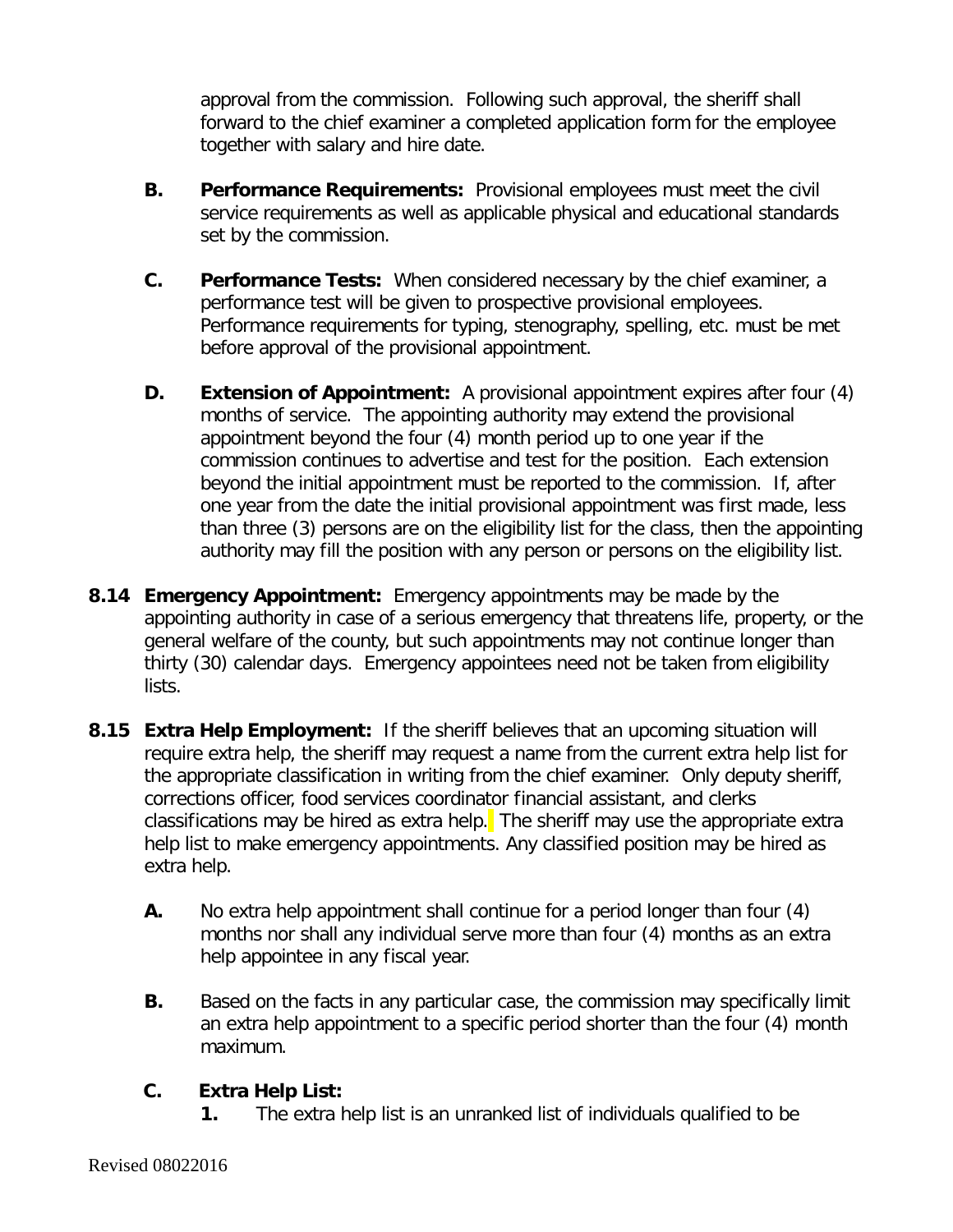appointed as extra help. A separate extra help list shall be established for each classification for which the commission determines extra help is appropriate.

- **2.** In order to be placed on the extra help list, an individual must submit a completed civil service application for extra help and proof of qualifications to the chief examiner.
- **3.** The list shall contain the names of qualified applicants and the means of qualification. The list shall contain no more than twenty-five 25 names at any one time; additional applicants shall be placed on a waiting list in the order of the date received and shall be screened for placement on the extra help list as vacancies on the list occur.
- **4.** Any person on the extra help list who has not worked in an extra help capacity at least one day in the preceding year shall be removed from the list unless a written request is submitted to the chief examiner to remain on the extra help list.

## **D. Extra Help List Qualifications:**

- **1.** Deputy Sheriff and Corrections Officer:
	- a. Placement on current employment eligibility list for deputy sheriff or corrections officer, or
	- b. A certificate of basic law enforcement training from a recognized accredited state training center, or
	- c. A certificate of Basic Law Enforcement Equivalency issued by the Washington State Criminal Justice Training Commission, or
	- d. A certificate of Reserve Academy completion issued by the Washington State Criminal Justice Training Commission, or
	- e. Proof of a minimum of two hundred forty (240) hours of full-time or reserve law enforcement or corrections experience within the preceding eighteen (18) months, sufficient to pass evaluation standards set by the sheriff's office.
- **2.** Other Classified Positions:
	- a. Placement on current employment eligibility list, or
	- b. Meet the minimum qualifications for the position.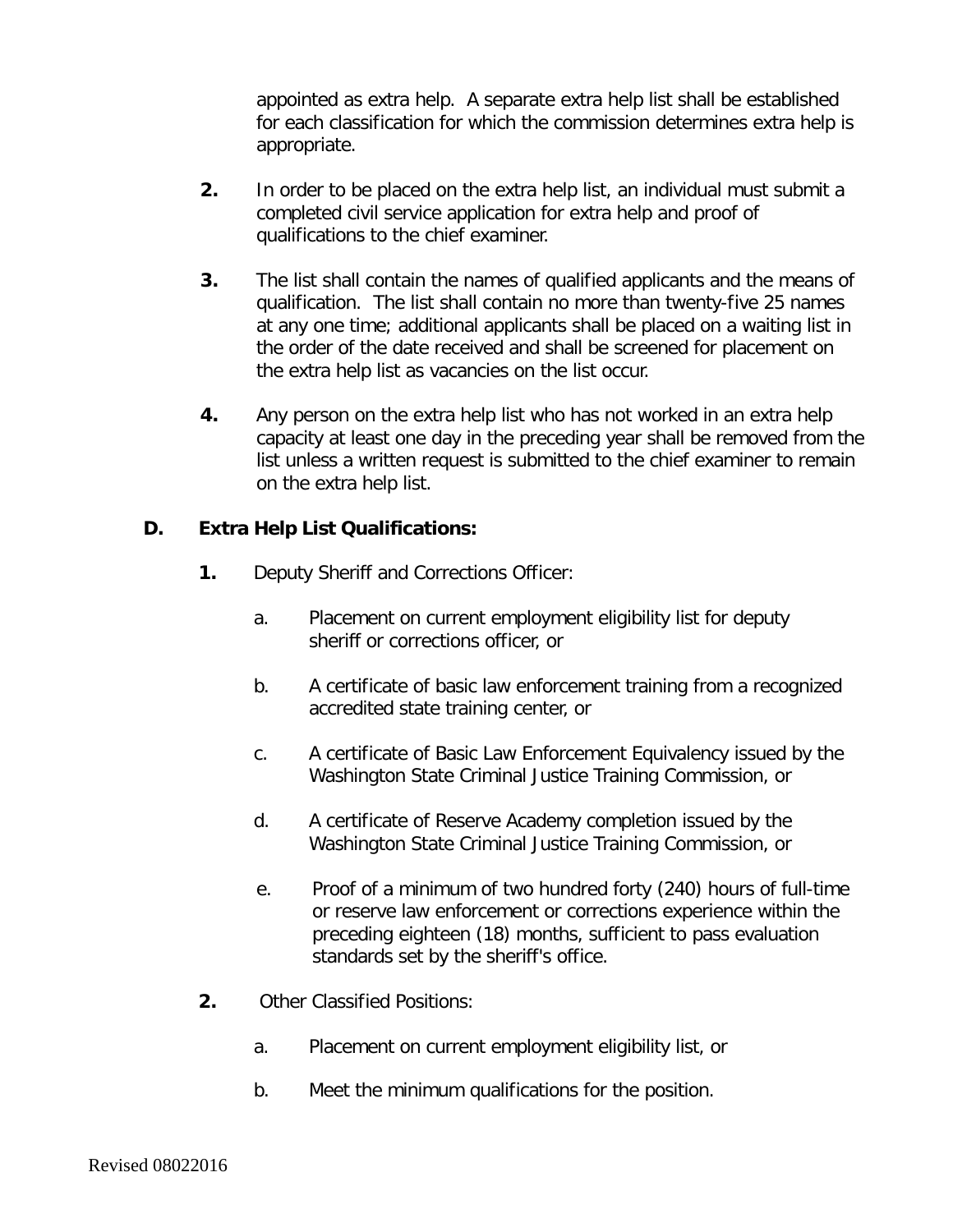- c. Experience: The same level of education, experience, knowledge, ability, and other qualifications are required.
- **8.16 Temporary Vacancies:** If a regular position is vacant on a temporary basis due to a leave of absence or other appropriate reason as determined by the commission, the commission may approve the hiring of a person for more than four (4) months to fill this vacancy.
	- **A.** All temporary vacancies caused by leaves of absence shall be offered to persons on the appropriate eligibility list. Refusal to accept such appointment shall not jeopardize the position of a person on the eligibility list.
	- **B.** If no eligible person agrees to such appointment or no eligibility list exists, the vacancy shall be filled in the same manner as a provisional employee.
- **8.17 Probationary Period:** The probationary period is as an integral part of the examination process and shall be used for closely observing the employee's work, for securing the most effective adjustment of the new employee to the position, and for rejecting any employee whose performance or adjustment is not satisfactory.
	- **A.** All appointments, except those made from recall lists, shall be probationary for a period of one (1) year after appointment, except for appointees whose probationary period is extended as provided in this section. The probationary period for appointees who attend academy training shall be extended beyond one year an equivalent number of days to the number the appointee was in attendance at the academy. Appointments made from recall lists shall be probationary for the period of probation remaining un-served at the time of the layoff. The appointing authority shall make such periodic reports during the probationary period as the commission requires and shall certify to the chief examiner the name of each employee who satisfactorily completes the probationary period. At any time during the probationary period, the appointing authority may terminate the employment of any employee whose probationary period is not satisfactory, provided that the chief examiner shall be notified in writing of such action.
	- **B.** If a regular employee who has been appointed to a higher class as a result of promotional appointment is found unsuited for the work of the higher class during the probationary period, that employee shall be reinstated to a position in the class in which the employee was promoted, provided that the employee held regular status is that class.
	- **C.** When an unclassified employee in the Mason County Sheriff's Office uses his or her reversionary rights to return to a classified position, that employee shall be probationary only for the period of probation remaining un-served at the time of the appointment to the unclassified position. If the employee previously completed a probationary period in the class to which the employee returns, the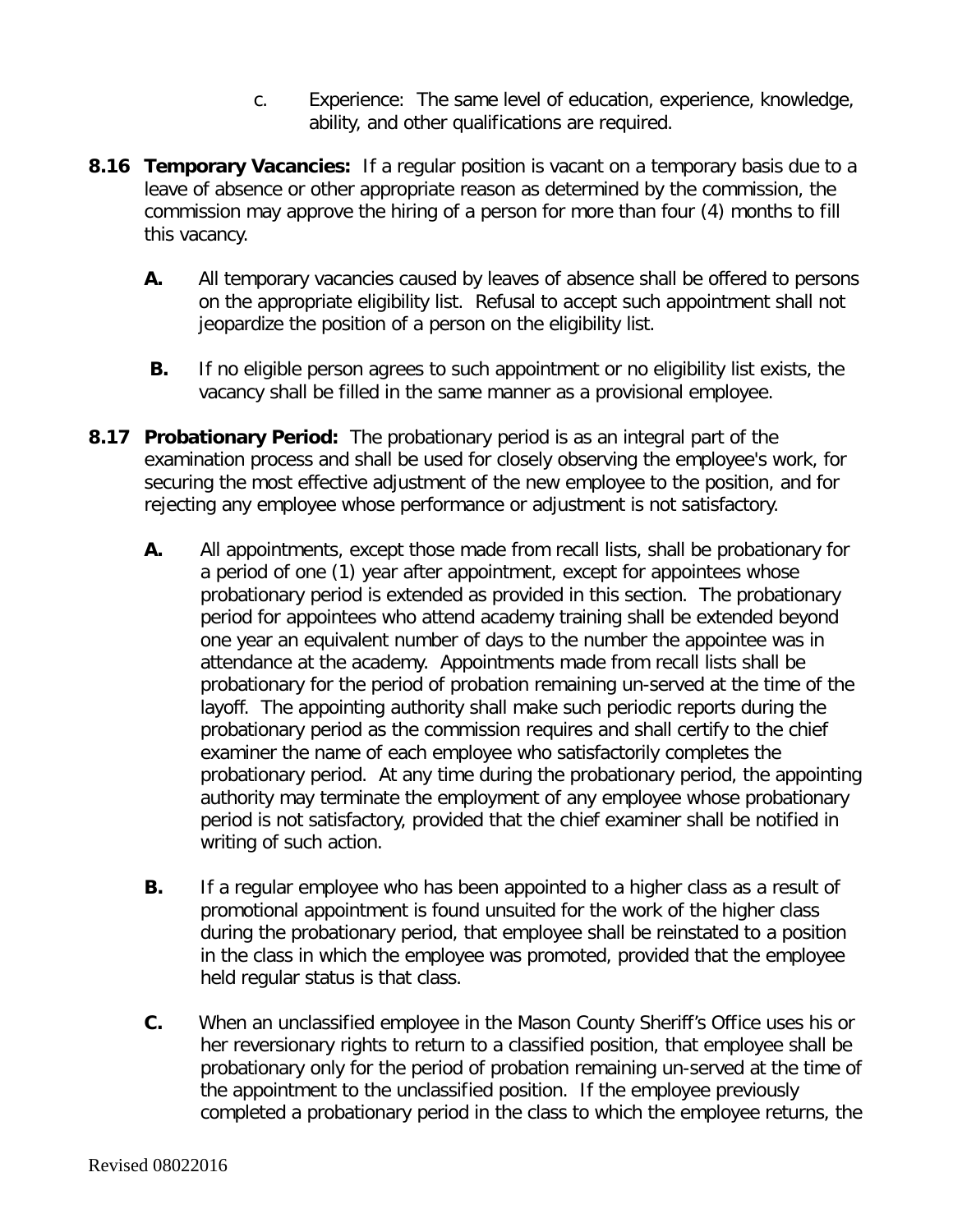employee shall have regular status in that position.

### **9. SEPARATION, SENIORITY, AND LEAVE OF ABSENCE**

**9.1 Resignation in Writing:** Resignation of an employee from the classified service shall be made in writing to the appointing authority and the fact of resignation shall be reported in writing to the Chief Examiner prior to the start of the next pay period.

The commission may permit the withdrawal of a resignation upon a written request filed by the employee with the appointing authority prior to the effective date of the resignation, provided such request for withdrawal is supported by the appointing authority and a job offer has not been made to fill the position.

- **9.2 Layoff/Recall:** The appointing authority may lay off employees in the classified service whenever such action is made necessary by reason of shortage of work or funds, or the abolition of a position because of changes in organization; however, no regular or probationary employee shall be laid off while there are temporary or provisional employees serving in a position within the same classification for which the regular or probationary employee is eligible and available.
	- **A.** Layoff of probationary or regular employees shall be made in inverse order of seniority in the class involved. A regular or probationary employee, holding his or her position by virtue of promotional appointment may, upon receipt of a layoff notice, request demotion to a position in the class from which promoted in lieu of layoff. No employee so demoted shall displace a regular employee except in order of seniority.
	- **B.** The commission shall be notified in writing of any such layoff. The names of regular or probationary employees laid off or demoted in lieu of layoff shall be placed in order of seniority on the recall list for the class from which the layoff or demotion took place. The period of eligibility for recall by appointment from the recall list shall be eighteen (18) months from the date of layoff. In order to be eligible for the recall as a deputy sheriff or corrections officer, persons must have the current academy training certification from the Washington State Criminal Justice Training Commission for the classification in which they are to be recalled.
- **9.3 Seniority:** Seniority for the purposes of layoff, demotion in lieu of layoff, and reemployment shall be the length of service as a probationary or regular employee. Persons originally hired or promoted from the same eligibility list to the specific class involved shall be ranked in order of position on the eligibility list. In cases where seniority is identical, seniority shall be determined by lot.
- **9.4 Broken Service:** Employment service broken by resignation or leaves of absence greater than thirty (30) days shall not be counted in computing seniority except where such absence is due to the following: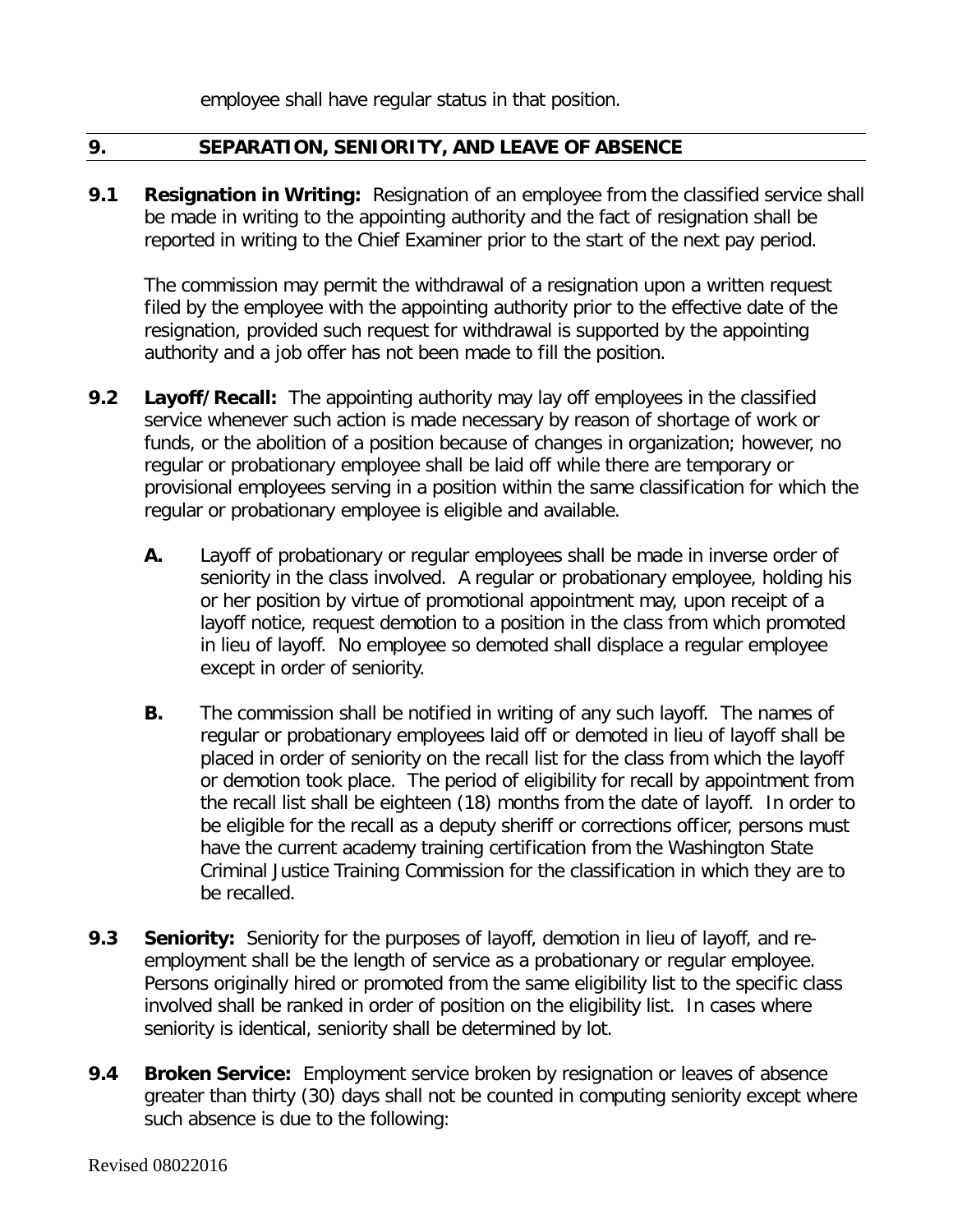- **A.** Employee is drafted into or, while subject to being drafted, enlists in or volunteers during time of war for service in the United States military.
- **B.** Employee is granted medical disability leave for injury, sickness, or disease.
- **C.** Employee is granted a leave of absence to work in an unclassified status pursuant to Section 9.6.
- **D.** Any other reason required by state or federal law.
- **9.5 Leave of Absence:** Leaves of absence without pay may be granted by the appointing authority to any employee provided the appointing authority gives notice of such leave in writing to the commission.
	- **A.** Vacancies resulting from leaves of absence shall be filled in accordance with rule 8.18.
	- **B.** No leave shall be granted by the appointing authority for more than one (1) year without commission approval.
- **9.6 Appointment to Unclassified Position:** Any person who has been appointed to, accepts, and occupies continuously an unclassified position within the Mason County Sheriff's Office shall retain civil service status.
	- **A.** Within thirty (30) days after termination of the appointment term in the unclassified position, the person must inform the commission of his or her intention to assume the former classified position under civil service rules.
	- **B.** Seniority and benefits shall be computed on the same basis as though the person had rendered service in the classified position as set forth in these rules.
	- **C.** Should no vacancy exist in the classified position held at the time an unclassified position was accepted, a vacancy shall be created by removing from such position the incumbent with the lowest seniority standing. The incumbent shall have the same rights as an employee who is laid off, as set forth in these rules.

## **10. DISCIPLINARY PROCEEDINGS**

**10.1 Removal, Suspension without Pay, Reduction of Rank, or Deprivation of Privileges-Cause for:** The removal, suspension without pay, reduction of rank, or deprivation of privileges of employees may be effected by the appointing authority as provided by RCW 41.14.110. The following are declared to be adequate causes for removal or other disciplinary action: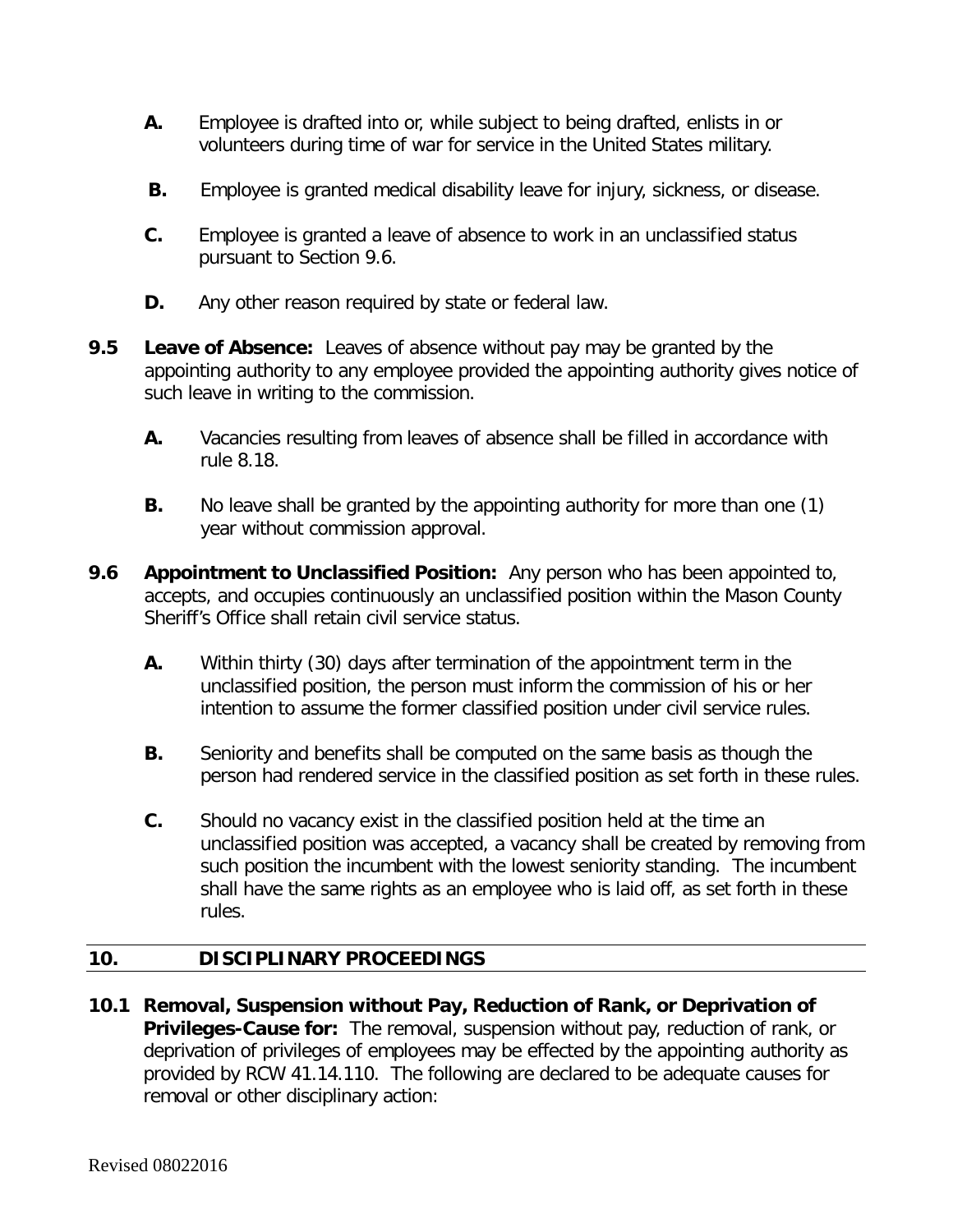- **A.** False statements or fraudulent conduct as an applicant, examinee, eligible, or employee, or such actions by others with their connivance.
- **B.** Conviction of a felony or of a misdemeanor involving moral turpitude.
- **C.** Willful violation of any lawful and reasonable regulation, order, or direction made or given by a superior officer where such violation has amounted to insubordination or serious breach of proper discipline or has resulted in loss or injury to the county or to the public.
- **D.** Carelessness or negligence in the use of handling of county property under the control of the department.
- **E.** Violation of Section 11.1 or Section 12.1 of these rules.
- **10.2 Appeal of Removal, Suspension, Demotion, or Discharge:** Any regular nonprobationary employee who is removed, demoted, suspended, or discharged may request a hearing by submitting a written request for appeal to the Commission within ten days of the action that is the subject of the appeal. The request for appeal shall be in writing and include the following information:
	- **A.** Appellant's name, address, and phone number;
	- **B.** A brief description of the facts giving rise to the appeal;
	- **C.** A concise statement of the reason for the appeal;
	- **D.** The remedy or relief requested; and
	- **E.** A copy of the written statement or accusation that was the basis for the removal, demotion, suspension, or discharge being appealed.
- **10.3 Notice of Hearing:** The chief examiner shall notify the appointing authority of the appeal and shall schedule the hearing within the time periods established in RCW 41.14.120 unless the appellant and appointing authority agree to modify the time for scheduling and conducting the hearing.
- **10.4 Pre-Hearing Investigation:** The commission or chair may authorize the chief examiner or other designee to investigate the matters set forth in the appeal and present a report on the matters at the hearing.
- **10.5 Preliminary Matters:** The chief examiner may decide preliminary matters, including timeliness of the appeal, discovery matters, or briefing schedules. The chief examiner may schedule the hearing and conduct pre-hearing meetings to discuss procedural matters, settlement or summary disposition, and may clarify the issues raised in the request for hearing.